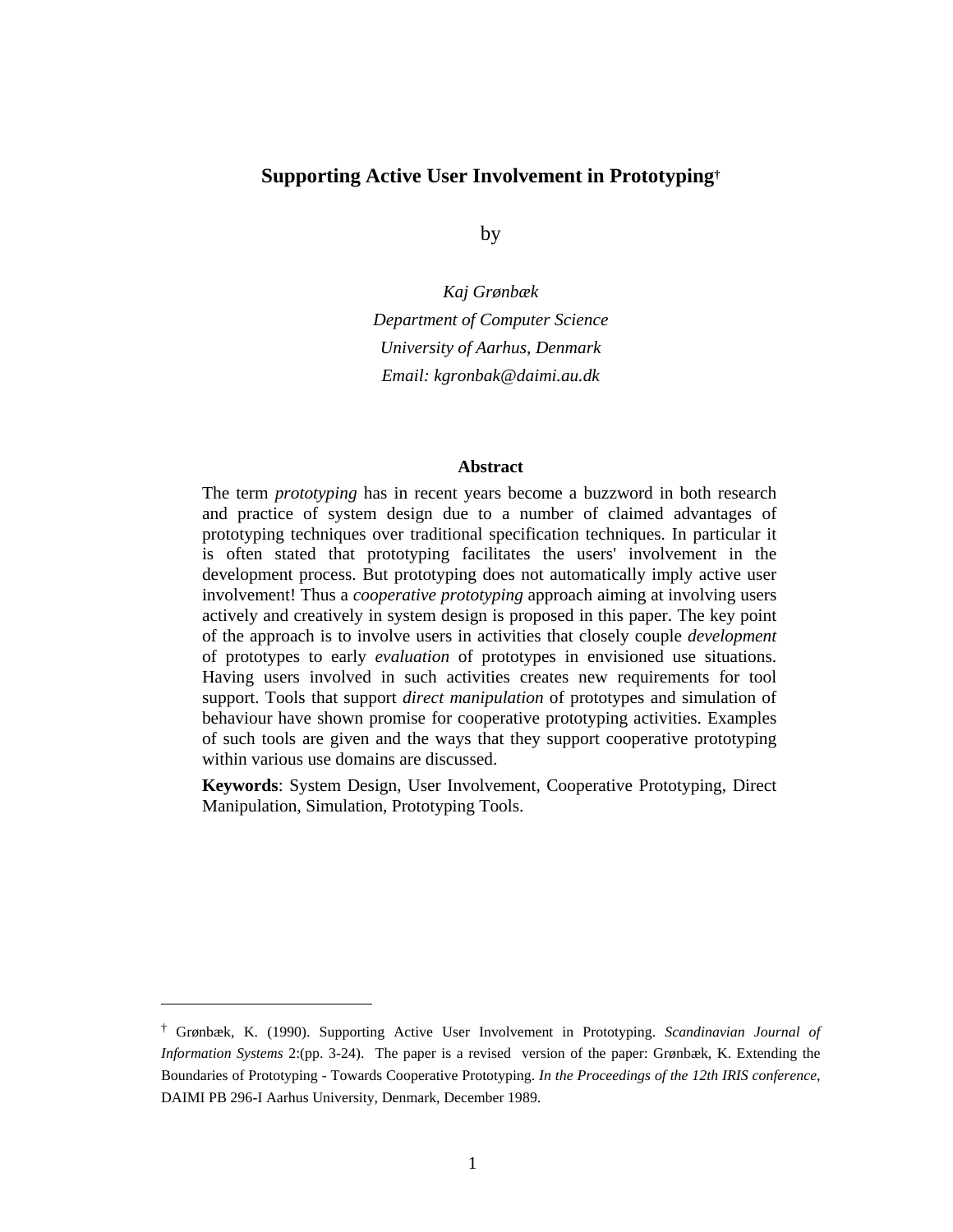# **1. Introduction**

Recently, literature on prototyping methods and techniques has emerged, and it is slowly replacing the literature on structured methods of the 70's. This is illustrated by book titles such as ``The Prototyping Methodology'' (Lantz 1986), ``Application Prototyping - A requirements definition strategy for the 80's'' (Boar 1984), and ``Software Prototyping, Formal Methods and VDM'' (Hekmatpour & Ince 1988). Discovering this trend one could ask the question: How does this methodological change towards prototyping really improve the users' opportunities to be involved in and to influence system development in their organizations? My educational background is in the branch of Scandinavian system development traditions, described as the *critical* school by Bansler (1989). A key point in this tradition is to take the users' practice as the starting point for new development. Given this background, I previously engaged in empirical studies of the use of prototyping techniques in IS development projects (Grønbæk 1989) to study the question posed above. These studies showed that even though the developers used prototyping approaches similar to those recommended in the literature, the users were only brought in to evaluate prototypes based on demonstrations. These prototyping activities did not result in significantly better system designs than did earlier description methods. A number of overlooked requirements were found when the users experienced the new system during test and installation activities.

These observations prompted an investigation of how prototyping techniques and tools could be improved to enable more active and even creative involvement of users in system development. Elements of this investigation have been carried out by studying the use of a so-called *cooperative prototyping* approach in various use domains - examples are described in (Bødker & Grønbæk 1989 and 1990). The research is carried out within the research program ``Computer Support for Cooperative Design and Communication'', described in (Bøgh Andersen 1987, Bødker et al. 1987). In this program we are, among other things, working empirically in different use domains and experimentally in the laboratory to develop tools and techniques to support the kind of cooperative design argued for here. This paper introduces the cooperative prototyping ideas and provide a survey of potential tools to support cooperative prototyping. The structure of the paper is as follows: Section 2 gives a motivation for cooperative prototyping. Section 3 summarizes the ideas behind cooperative prototyping as they have developed through the field studies mentioned above. Finally, section 4 gives a brief survey of the technical possibilities for supporting cooperative prototyping. This survey is meant to identify prototyping tools that address the goal of having users involved in aspects of prototype development as well as in work-like evaluation of the prototypes.

# **2. Challenging current prototyping approaches**

A rich variety of approaches to prototyping have been proposed in recent years, as mentioned in the introduction. They all provide possibilities for users to gain hands-on experience before the final application is built, and yet, they often fail to be applied this way. In the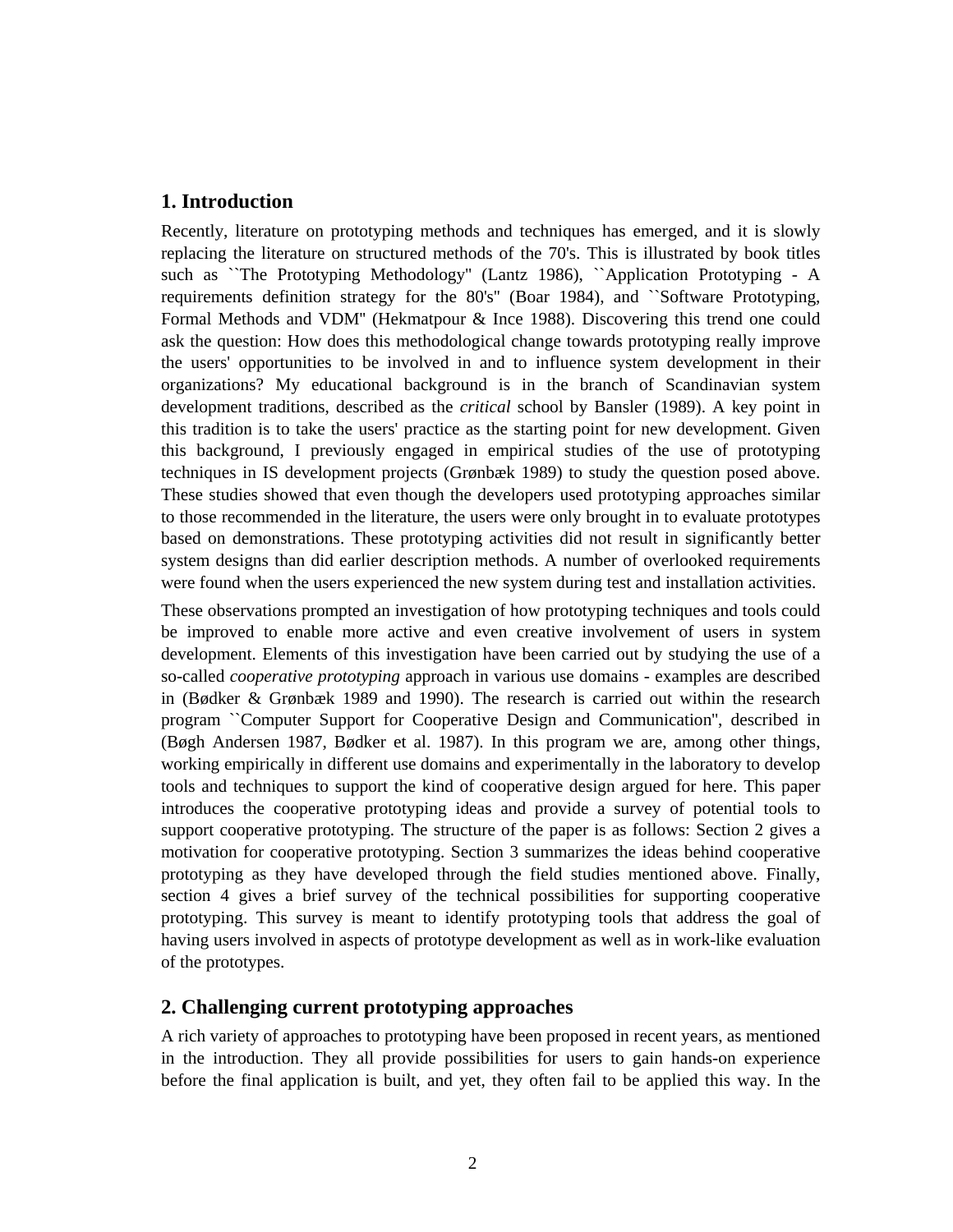literature roughly three categories of prototyping approaches can be identified: ``the prototype becomes the system'' approaches, executable specification approaches, and exploratory approaches. The *``prototype becomes the system''* approaches (Boar 1984, Boehm 1984, Canning 1981, Lantz 1986) dominate current systems development practice and literature. They aim to supplement a traditional requirements specification with a prototype of the user interface aspects before the implementation begins, primarily for the users to adjust details of the system. Alternative design proposals are decided upon without development of alternative prototypes. Empirical studies (Grønbæk 1989) show that such prototypes are used primarily for passive demonstrations of features, and not to let users try features out actively. The main purpose of the *executable specification* approaches (Hekmatpour & Ince 1988, Squires et al. 1982) is to obtain a full, formal specification of (parts of) the future system behaviour. The specifications are made in an executable specification language, meaning that a program, and thus a prototype, can be generated automatically from the specification. In theory, users and designers can evaluate the specification by evaluating this prototype; in practice, this is rarely ever done. The specification languages are usually not suitable as a means of communicating with users, and a full-scale formal specification of a system has proven to require an effort similar to traditional programming of the system. Offsprings of these approaches are seen in the socalled  $CASE-tools<sup>1</sup>$ . However, code generating  $CASE-tools$  have not yet been used enough to assess their ability to support prototyping. In *exploratory approaches* (Bødker et al. 1987, Good et al. 1984, Hsia & Yaung 1988, Mogensen 1985, Thomsen 1987) mock-ups, simulations, and ``throw-away'' prototypes are developed employing various tools. The goal is to use quick-and-dirty sketches of the computer application to clarify requirements for a new computer system. A number of cases describe user involvement in evaluation of prototypes, but few examples in which users have been actively involved in the design and modification of prototypes, and thus creatively influencing the future system. However, the rapid development of simulated applications does facilitate early hands-on evaluation. The prototypes in these examples serve mainly as a means for idea exploration before they are turned into a specification of the application to be developed.

The first two categories of prototyping approaches assume a pure software engineer, manager, or designer perspective on system development; i.e., the goal is to develop reliable programs at a low price. Some of the exploratory approaches, however, attempt to consider a user's perspective. In these approaches, the usability of the systems is considered to be at least as important as, program correctness and low development costs. Taking a user's perspective would be to focus on work processes, division of labour, skills required for new work tasks, what interaction with the new system will be like, etc. A user perspective would thus be to require usable and tailored computer systems that support their work in a better way. Described with the concepts introduced in (Winograd & Flores 1986) and (Bødker 1987a) a high quality computer system is a system that enable users to improve their work and perform it with a minimum of breakdowns caused by the use of the system. The system should be as transparent a tool as possible for the user. Program correctness is of course a prerequisite for minimizing breakdowns, and low development costs are also important to users who want a new system. But these issues are usually not the main concerns when users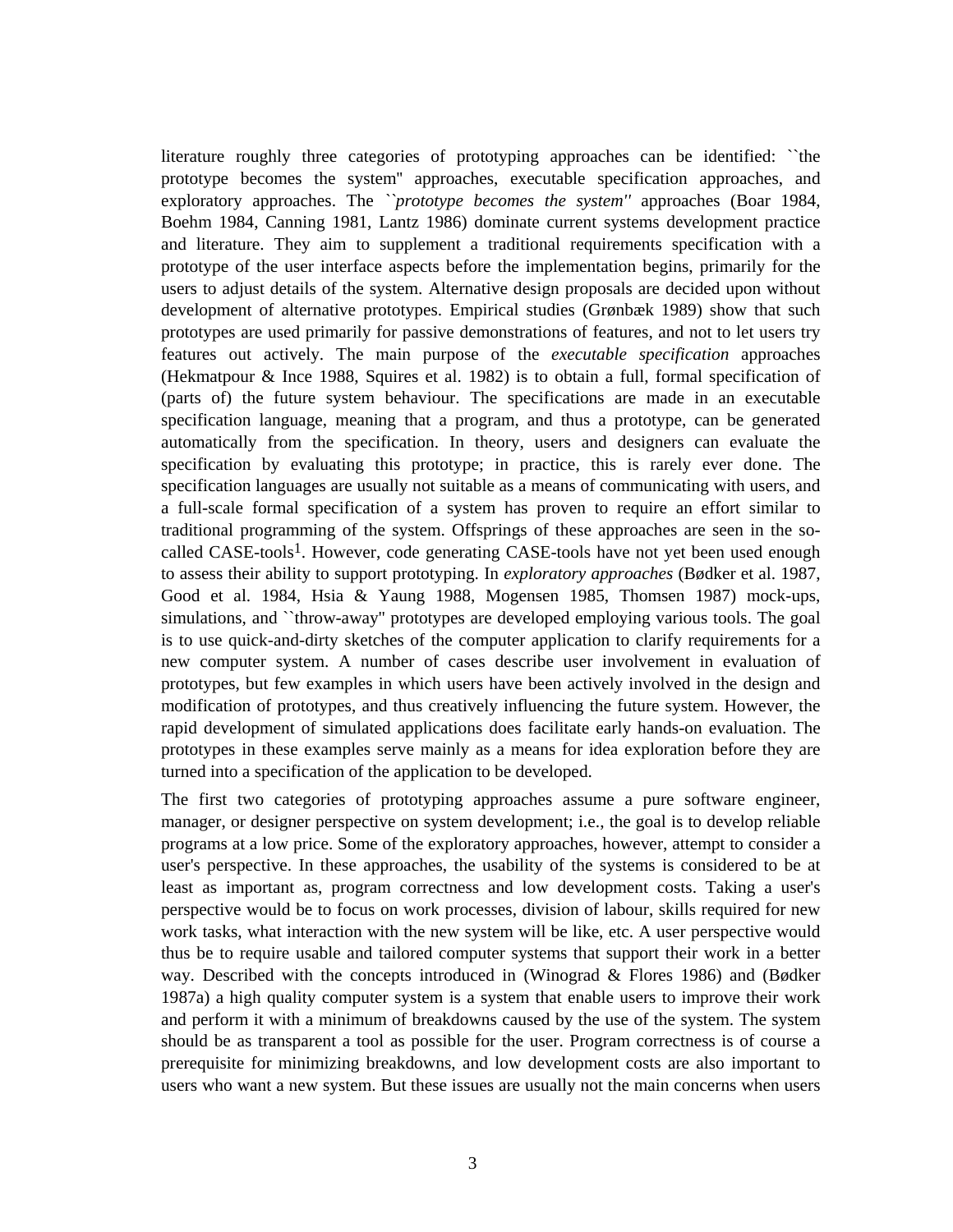evaluate a new system design; the focus is rather on what future work with the system will be like.

In developing high quality systems that meet the users' expectations, current approaches to prototyping share a number of drawbacks with traditional system description approaches, particularly in the case of the most widely utilized ``prototype becomes the system'' approaches. This is due to the typical restriction of users to have a quite passive role in the design process. The users act as evaluators of technical proposals, made by designers, rather than as active contributors to the design of the computer system that will influence their work-place. The users do not have sufficient opportunity to anticipate the potential that breakdowns the proposed system can cause, or to feel how the proposed system will change their workplace and possibly the whole organization.

## **Increasing user demands on high quality computer systems**

To conclude, passive involvement of users is insufficient to meet the challenges of both current and future development of computer systems. A number of factors contribute to increased user demands for access to computer systems that are tailored to the particular requirements of an application domain. First, greater use of computers in organizations and private homes increases the familiarity with computers and different styles of interaction. Thus, we may expect higher user expectations regarding the design of computer systems. Second, people are becoming more dependent on computer support for the tasks they are performing in their daily work. Most users in the future have experienced or heard about bad systems. Hence we may expect users to become more interested and demanding when (if) getting the opportunity to influence design of a new computer system. Third, a number of computer applications in corporate businesses, such as budgeting, database maintenance and retrieval, statistics, and reporting, are now widely supported through the acquisition of standardized program packages. Some program packages allow users to tailor the system to meet their needs. Thus, requests for in-house designers or consultants will more frequently occur in new application domains, where goals often are often less certain. Finally, the technological innovation as represented by networked graphical workstations or PC's provides new opportunities for the design of computer systems. In particular new interaction styles may provide greater latitude for supporting the variation and complexity in users' work. Hence technological innovation itself creates further challenges for system designers. The number of alternative interaction styles to choose among in the design process increases dramatically. This increase also adds to the importance of experimenting with different design ideas and envisioning the alternatives work-like situations.

Trends showing increasing user demands in system development organizations are described in (Friedman & Cornford 1987) based on an international empirical study. These trends challenge system developers to improve their work practices. Some of these challenges may be met by technical advances. But an important challenge is to involve users actively and creatively throughout the development process, to improve the usability of future systems. This involvement is crucial to ensure that new computer systems are tailored to the users' needs and support the development of their skills. Section 3 outlines ideas on how to meet the challenges of user involvement by changing our view of prototyping.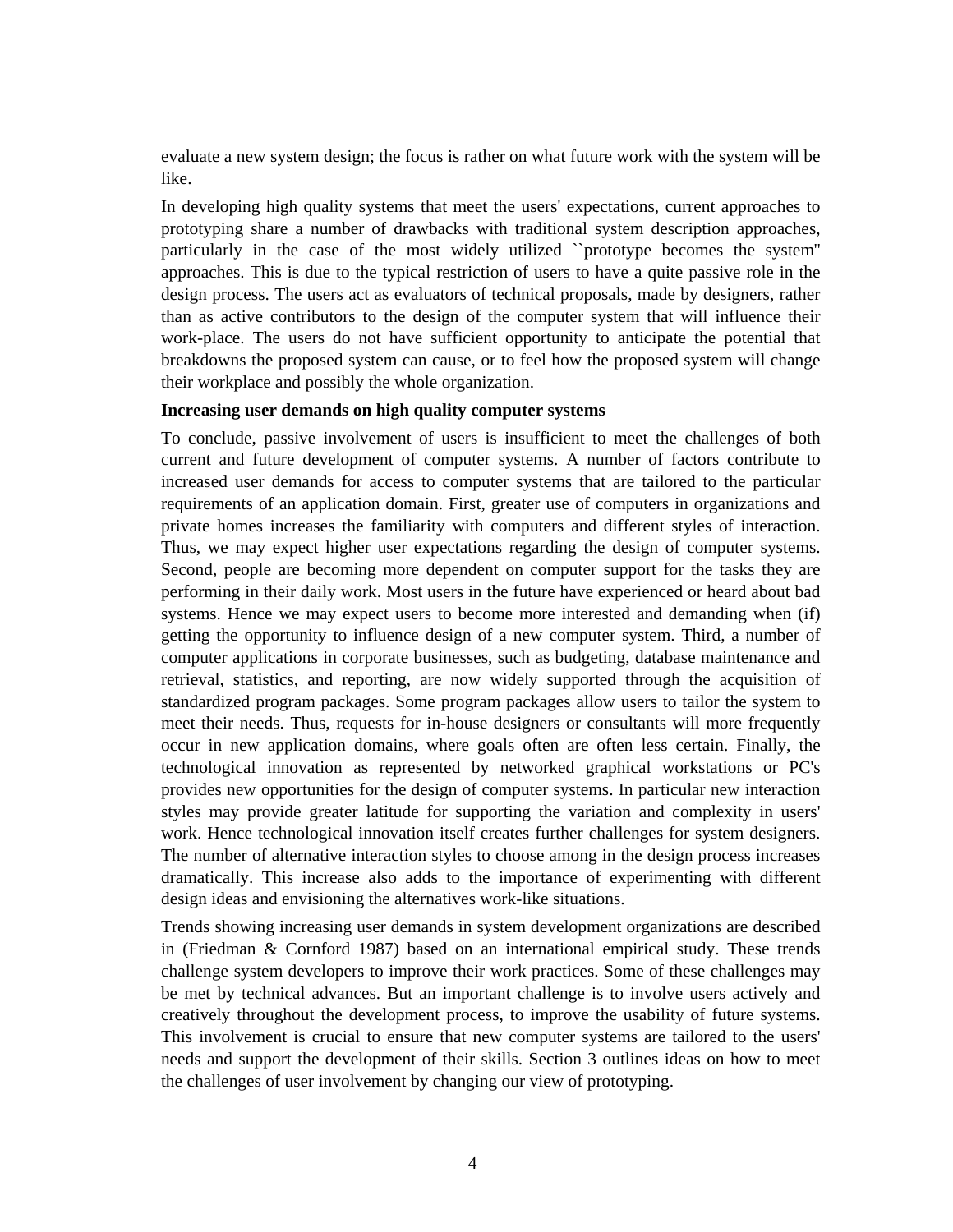# **3. Active user involvement in prototyping**

Taking the perspective that the goal of system development is to create well-tailored systems for users, I propose a different view of prototyping inspired by Bødker (1987b). Design, including prototyping, should be a process in which designers and users in cooperation determine and create the conditions for the users' future work. To explore how a future computer system can improve the users' work situation, the users must be able to somehow ``experience'' the future system in use. To experience a future use situation is *not* to read a description of a computer system or of its use, *nor* is it to watch a demonstration of a prototype: Human beings possess skills that are not easily articulated or imagined detached from a situation of acting. For example, humans normally use tools in the work process without being aware of them. Skills of using the tools are usually not articulated, they are triggered in the work situation when dealing with a certain piece of material. To make such tacit skills contribute to the design of a computer system, the users have to actually try out the future system in a situation of use or imagined use. This argument can be supported by the observation in (Grønbæk 1989) that a lot of criticism of new computer systems occurs when, during the completing phases of development, they are tested by a group of actual users: A criticism which occurs even though the users' had the opportunity to watch demonstrations of prototypes earlier in the process.

Thus, good design may require setting up situations in which it is possible for the users to gain hands-on experience with the future system before a design proposal is frozen. Instead of developing a full-scale system to provide such hands-on experience, tangible models, such as mock-ups, simulations, or prototypes, can be used early in the development process. Using the term ``tangible model'', I want to emphasize that it should be both a working model that affords some use and is flexible enough to be immediately manipulated to some extent (see section 3.2 for a more detailed discussion). While "in the future" conducting a future work task using a tangible model, certain breakdowns will cause the fluent conduction of the work task to stop. For example, the users may become consciously aware of the tool that they are using, because it does not fulfil its purpose. In a prototyping process such a breakdown may motivate a change of the prototype, and eventually a change of the overall design of the future computer system. Refer to (Winograd & Flores 1986, Bødker 1987b) for a discussion of the breakdown concept.

The widely applied approaches to prototyping also overlook the importance of considering alternatives during prototyping activities. Hence, the approaches create a *blindness* of design very similar to traditional structured description methods. See (Winograd & Flores 1986) for a discussion of blindness in design. In a prototyping process, alternative prototypes should ideally be considered visionary discussions in which both users and designers can pose ``What if.....?'' questions on a more concrete basis. Consideration of alternative design proposals is in general valuable, because the confrontation between contrasting and perhaps conflicting ideas stimulates innovation. The need for consideration of alternatives has been argued elsewhere in (Grønbæk 1989).

The proposed goals for future development of prototyping tools and techniques are: To enable users and designers to envision future work situations with prototypes, and to provide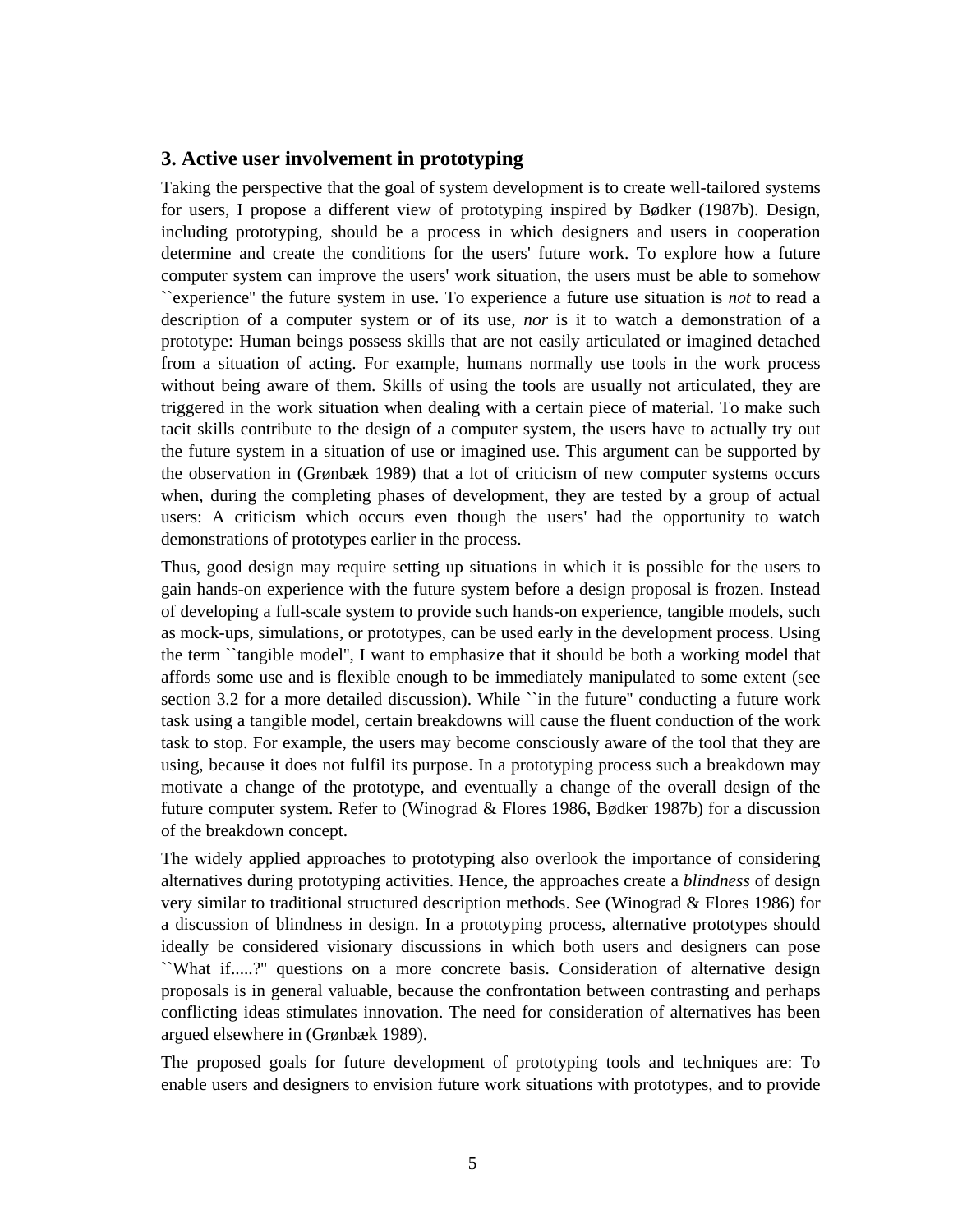support for flexible exploration of alternatives early in the development process. Hence, system designers need to change their view of prototyping. Prototyping needs to go beyond having a few users watch a demonstration and approve an early, prototype version of "the system''. Combinations of prototyping approaches having their roots in the exploratory prototyping approaches described in section 2 need to get more attention in general, particularly in innovative development projects, where ideas are fuzzy and users request a tailored system rather than a standard system. But to benefit fully from the exploratory prototyping approaches it is still necessary to allow the users a more active and creative role. From the designer perspective this is required because the users' skills are crucial for development of a tailored system that fits their needs. From the user perspective this is required, to get a feel for how new technical possibilities can or cannot support their work, and to get the opportunity to *influence* the development of computer support for their work.

## **3.1 Cooperative prototyping**

To meet the goals outlined above I propose a prototyping approach, labelled *cooperative prototyping*. The aim of the approach is to establish a design process where users are involved *actively* and *creatively* in prototyping activities cooperating with designers. The idea of the approach is to more closely couple analysis and design activities by rapid development of one or more tangible models early in the development process. The initial models should help make the participants' visions concrete. In order to be concrete they need to relate to core work tasks. These possibly alternative tangible models can then be modified, thrown away, or built anew in an iterative process that increases the participants' understanding of technological possibilities related to the users' work tasks. The activities may serve one or both of these goals: 1) Idea generation and exploration or 2) work-like evaluation of the models. When serving 1) the focus is on cooperative use of the prototyping tool and prepared building blocks to create a tangible model or an extension of an existing one. When serving 2) a fairly robust model has been prepared. The users get some training in its use and then an evaluation based on work-like testing of the model is undertaken. Breakdowns in this testing, caused by faulty design lead to immediate modifications of the models. Breakdowns due to other causes are handled otherwise; for instance, lack of training is handled by further training.

A cooperative prototyping process can ideally continue until the group decides that they have a sufficiently clear idea of how the features of the model should be represented in the final system. The designers also need to have an idea of how it can be implemented. Cooperative prototyping need, however, not to be limited to early stages of system development. The approach can be valuable throughout a project in particular with respect to establishing worklike evaluation. It is also worth noting that all of the prototypes developed with this approach need not be thrown away when implementation begins. It would be an advantage to be able to reuse some of the screen objects that has been developed. But to get a cooperative prototyping process going it is important to be able to create and modify quick-and-dirty functionality without consideration of performance issues etc. Thus, functionality often needs to be programmed anew or cleaned up during implementation following cooperative prototyping.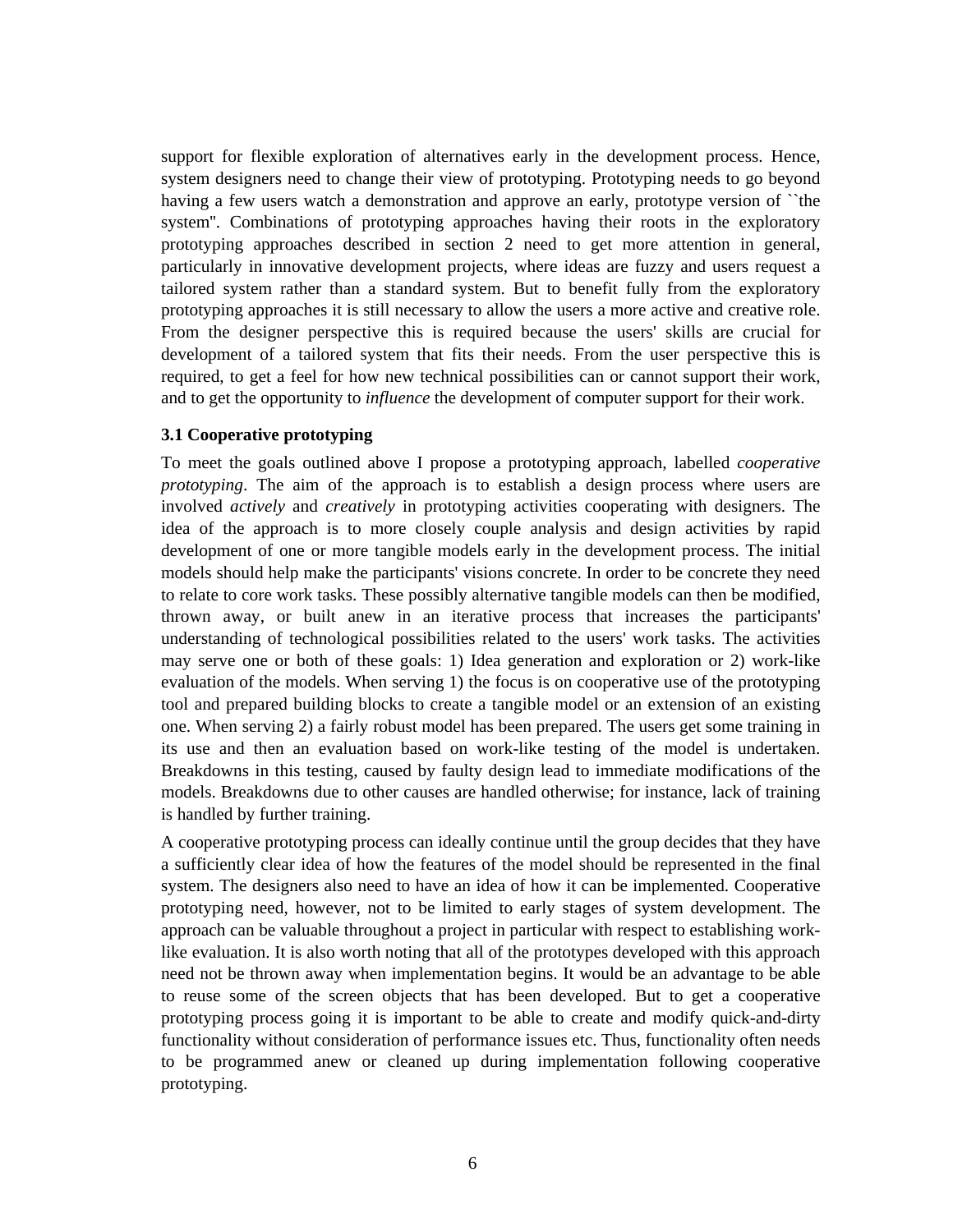Cooperative prototyping processes are performed by a group of designers in cooperation with a group of users. Cooperative prototyping requires that the group of designers and users have access to tools that support rapid development and modification of tangible models. The models should provide enough (simulated) functionality to make it possible to experience the dynamics of future work tasks. This requirement determines a need to go beyond wood and cardboard mock-ups and develop computer based tools to support the process. Modifications should be made rapidly either on-line in combined evaluation/design sessions if appropriate, or immediately after the session enabling a new evaluation/exploration ``the day after''. This is to emphasize that the users should not have to wait months or years to experience enhancements of the prototype.

### **Examples**

Bødker & Grønbæk (1989) describe a cooperative prototyping process that focuses on evaluation in work-like settings. HyperCard™ - a flexible and cheap design tool available on Apple Macintosh computers - was used by designers working in close cooperation with a group of dental assistants to prototype a dental case record system. This was done in a series of cooperative prototyping sessions in which 2-3 users and a designer used an Apple Macintosh workstation. We utilized the direct manipulation facilities of HyperCard to make in-session modifications when breakdowns occurred in simulated work situations. Breakdowns due to design problems were discussed and either turned into an immediate modification of the prototype, a proposal for later change, or further instruction on how to use the prototype. The prototype simulated connections to remote databases. The inherent functions of HyperCard made it easy to experiment on alternative search strategies and ways of using a display of representation of the human set of teeth. Finally, two alternative ways of representing a treatment of teeth in the case record were explored. We learned from these prototyping sessions that a reasonable small effort (a week's work for a designer) was enough to prepare tangible computer based models that could be used both as means for establishing a work-like situation, and as a means to be extended and modified interactively within the prototyping sessions.

In (Bødker & Grønbæk 1990), similar prototyping sessions were undertaken with a group of caseworkers, i.e. architects, engineers and drafts(wo)men, from a technical department in a Danish municipality. A technical department is responsible for urban planning and environmental control among other things. We were designing integrated support for casework in the technical department. For this purpose, maps, large texts, and common databases were combined in hypermedia-like prototypes. Hypercard was used to build parts of the prototype and to integrate other applications. Based on this project, (Bødker  $\&$ Grønbæk 1990) document experiences on using cooperative prototyping for idea generation and exploration

A third example that focussed on work-like evaluation is (Hauerslev & Jakobsen 1988). Prototyping sessions aimed at designing a telephone switchboard for secretaries were undertaken in close cooperation with a user, utilizing a domain specific programming tool built on top of a programmer's interface to a network supported graphics package called NeWS running on SUN workstations. In this case a user and a designer evaluated a prototype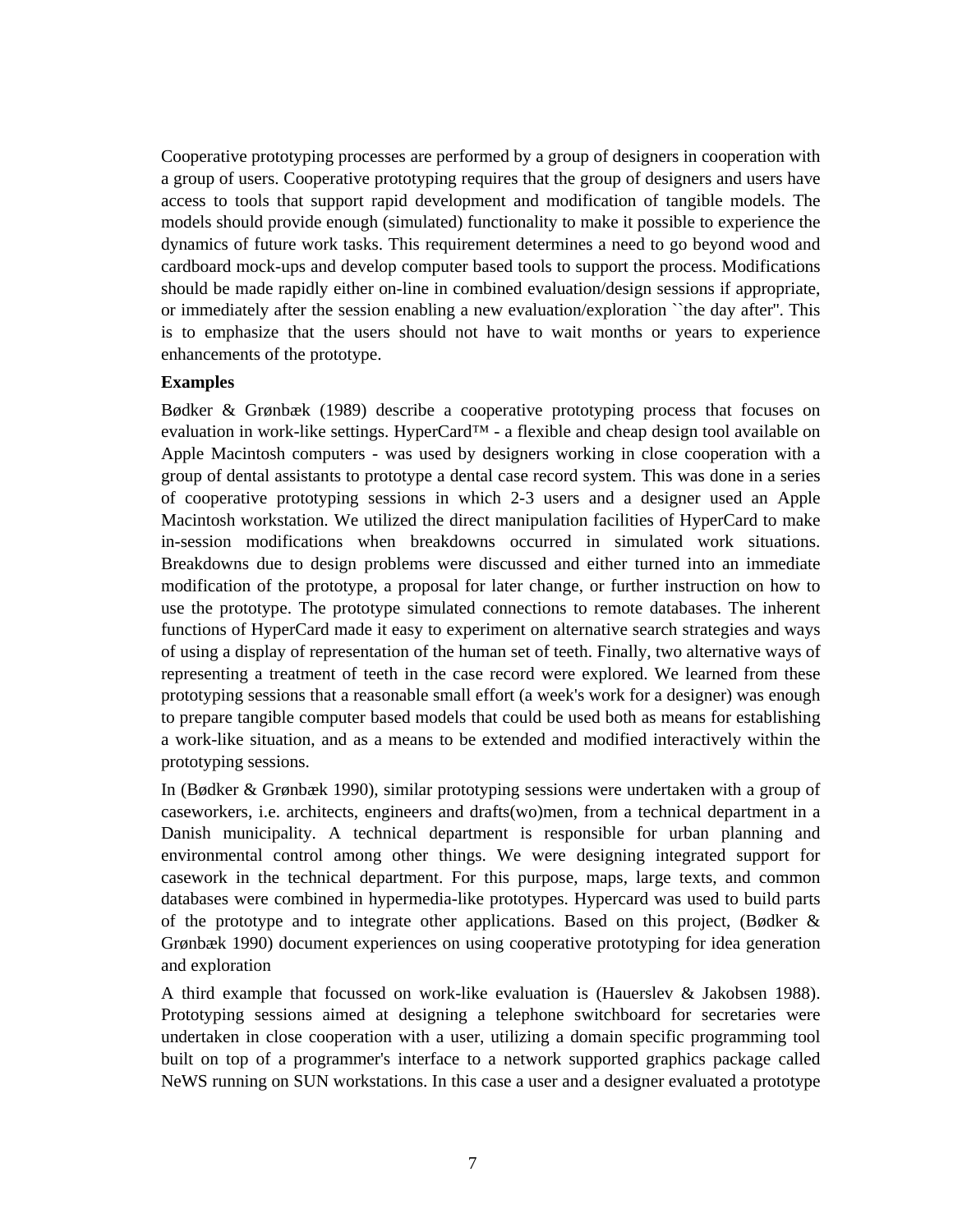running on a graphical workstation. Needs for modifications discovered when breakdowns occurred were made on-line by a programmer working on another connected workstation in the same room.

These examples are prototypical examples of cooperative prototyping processes. They indicate that it is becoming realistic to perform cooperative prototyping early in development projects. There is no reason to believe that the approach causes economic trade-offs. To begin with the approach leads to development of better quality computer systems, i.e. systems tailored to the users needs. It is quite common in projects to discover new requirements during installation activities, because systems do not meet the users' expectations. Such requirements may be anticipated through prototyping experiments early in the development process, thus saving resources at the end, to the benefit of the project as a whole. Boehm (1981, p. 39 ff.) claims that "errors" detected in the late phases of a development project can be up to 100 times more expensive to correct than the same errors detected in the requirements determination phase. In addition the potential sources of computer support are emerging. Section 4 supports this by giving examples of current tools that can be used either to support cooperative prototyping or as platforms to build such tools.

### **3.2 Tangibility and direct manipulation**

Cooperative prototyping combines the use of computer-based tools for exploratory prototyping with approaches to design that allow users to participate in the modification of wood and paper mock-ups. To undertake such a process it is important that users and designers are able to work closely together with a minimum of communication problems caused by the prototyping tools themselves. The tools should ideally be understandable, tangible, and transparent2 to both users and designers, as is the case with the use of paper and scissors to make mock-ups (Bødker et al. 1987). The term tangible models was introduced earlier in this section to describe means for design that can be manipulated with such tools. Various combinations of manual, computer based, and even interactive video-based models may be used as tangible models for cooperative prototyping. Users and designers can quickly sketch out and explore ideas with them. To allow evaluation in work-like settings, we need functionality behind the tangible models, enabling evaluation in simulated use situations as a supplement to the flexible sketching of ideas. The computer based kernel can provide system behaviour that allow hands-on testing of behaviour aspects such as navigation between facilities, entering data, and finding requested data. But the tools should still be flexible in the design situation and ideally understandable to the whole group, as with wood and paper mock-ups. This situation is still hard to realize with computer-based tools; for instance, a programming language is not easily understood by non-programmer users and thus won't support user creativity.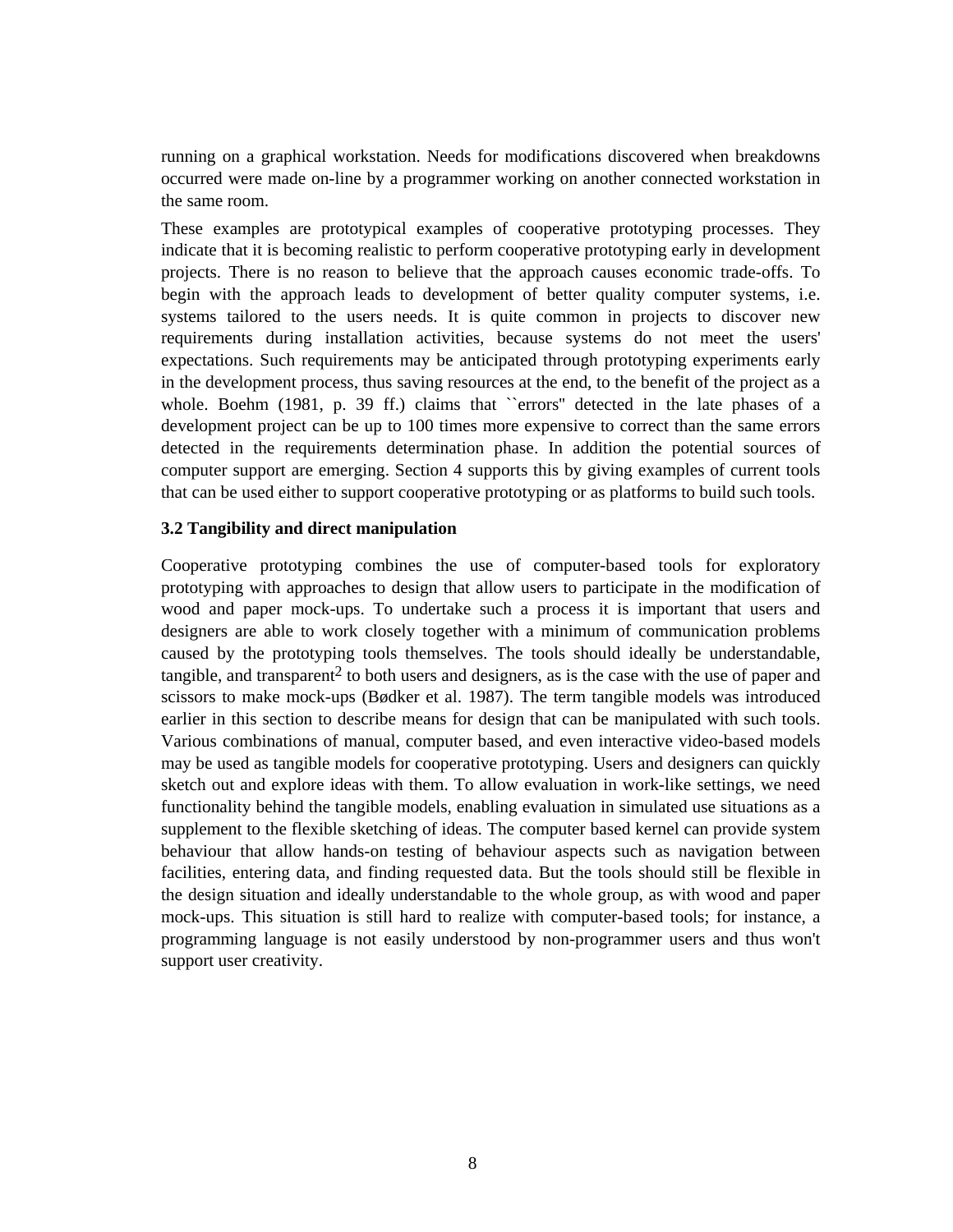

6 file Edit find Opers Controls Info Windows Execution രി

Figure 1: A screen showing use of a direct manipulation style design tool, Prograph for Apple Macintosh. The window for an application, a calculator, is being extended with a new button to calculate factorial. An iconic representation of the program to do the calculation is shown in a window below the application window.

However, tools that provide support for *direct manipulation*, i.e. point-and-select interfaces for manipulation of objects in a computer system, are emerging. See (Shneiderman 1983) for an introduction to the direct manipulation concept. In cooperative prototyping situations involving users, direct manipulation tools have a number of intriguing advantages compared to conventional programming tools. Manipulation of objects become visible, because of immediate feedback that highlights the object to be manipulated. Similarly, the result of an operation is immediately made visible when possible. Moreover, operations on objects are often chosen from menus and dialogues. In such interaction, longer and more meaningful labels can be used, because it is not necessary to type in the labels to perform the operation as is the case with conventional programming and command oriented interaction.

The interaction is characterized by selecting objects and tools, and by using selected tools on selected objects (see Figure 1 for an example). Such interaction resembles other kinds of human work and makes the design process easier for users to follow. Design tools providing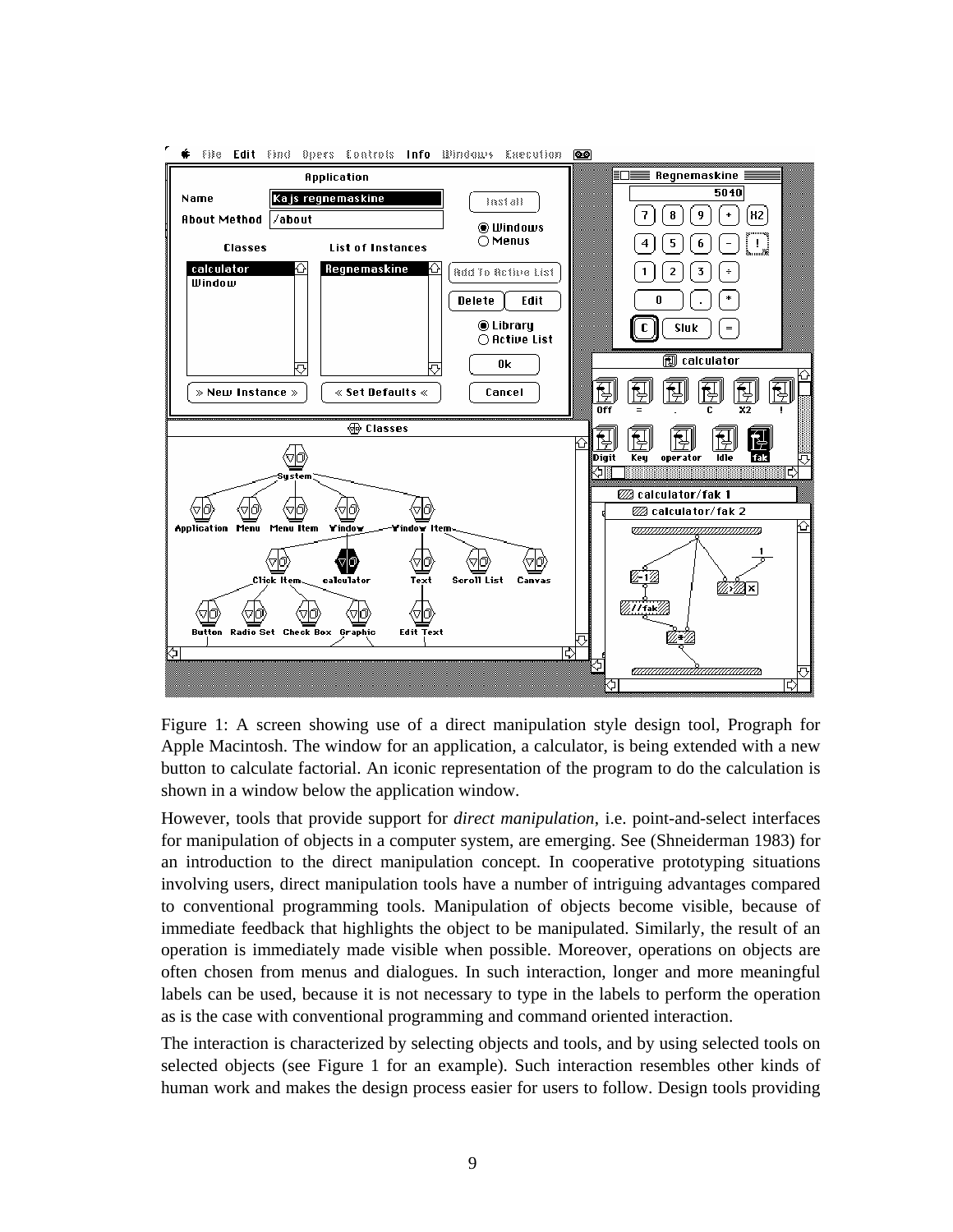such direct manipulation interaction can reduce the asymmetry between users' and designers' understanding of the design process. However, it will still be the designer who possesses the skills needed to understand the design tool in detail. Thus, the designer will possess the power when outlining technical possibilities. Such tools are suitable for developing computer-based tangible models that both provide functionality to be tried out and the ability to be manipulated directly in an iterative process of cooperative prototyping.

Mock-ups, simulations, and prototypes are kinds of tangible models that have been used in exploratory prototyping, as described in section 2. But in IS development practice, exploratory prototyping approaches are considered inefficient because the designers have to throw away (parts of) prototypes. Thus, designers only develop prototypes that are suitable to ``become the system''. This kind of prototype development is supported by the widely spread 4th Generation Systems and Application Generators. These tools are usually limited to support direct manipulation of form-based dialogues and report lay-outs, and their ability to support simulation of functionality is quite limited. Section 4 describes tools to support development of a much wider range of tangible models that allow simulation of behaviour and direct manipulation.

# **4. Support for cooperative prototyping**

This section briefly surveys sources for developing computer support for cooperative prototyping. Bødker et al. (1988) identifies a set of requirements for tools to support cooperative design based on a discussion of properties of cooperative design situations. The importance of having access to Interactive, Integrated, and Incremental tools is highlighted. Moreover, they argue that the tools should ideally be provided as domain specific substrates<sup>3</sup> embedded in a general Object Oriented development environment. I agree with those general requirements, but from the discussion above and practical experiences with cooperative prototyping (Bødker & Grønbæk 1989 and 1990) I find it important to highlight the requirements for direct manipulation and simulation support. Direct manipulation facilities help in involving users in building and modifying prototypes and the simulation of functionality help in setting up work-like evaluations. A number of different computer-based tools that could support cooperative prototyping are discussed briefly. The tools are grouped according to the techniques they support , as follows: Animation, Simulation, Wizard of Oz, Design by Example, and Visual Programming.

# **4.1 Animation**

Several tools are capable of supporting design of screen objects such as buttons, windows, and form-based dialogues by allowing users to draw figures, write text, and place fields and icons on an empty screen or a window. To provide functionality behind such screen objects, a switch to another mode and environment may be required. A larger programming effort is also involved. However, behavioural aspects such as making connections and moving among various screen objects can be illustrated with animation facilities.

When dealing with purely form-based dialogues for character-oriented screens, screen editors in 4th Generation Systems such as SQL-FORMS of ORACLE4 provide a step-by-step animation of a sequence of dialogues; for instance, by using function keys to trigger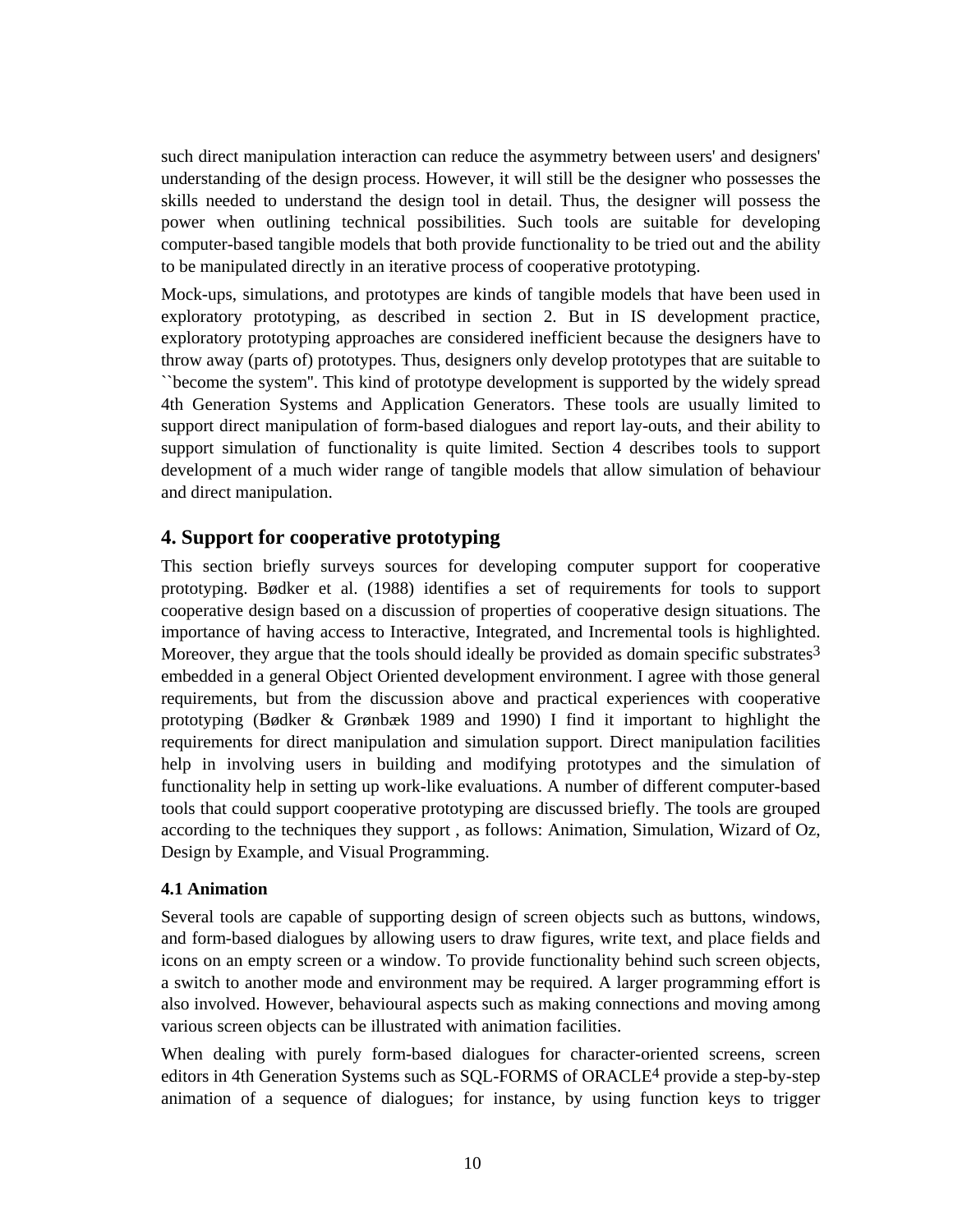transitions between prepared screen layouts. Data-items can be entered in the fields of the screen layouts, and are held by the program until the end of the session. Screen layouts constructed early in the design process can through iterative modifications be used later during the implementation of the system. In (Hsia & Yaung 1988) a dedicated screen-editor and animation system is presented, which supports data entry and the specification of simple branching conditions for the animation of a sequence of dialogues. In this case, however, the screens and their sequences, here denoted a scenario, are not integrated in a system that allows reuse for implementation.

Tools for graphical user interfaces that include windows, buttons, dialogue boxes, pop-up menus, etc., may provide similar animation facilities. One possibility is to use tools such as VideoWorks and HyperCard (for Apple Macintosh) that support animation (Vertelney 1989). Such tools can animate pre-specified sequences of computer paintings and scanned pictures. For instance, the scanning allows fast and easy illustration of how a paper sketch of a screen will appear in a sequence of screens. A third possibility is provided in experimental development environments such as OSU (Lewis et al. 1989, Yang et al. 1989). Here various sorts of Apple Macintosh interface objects can be designed by direct manipulation. A proposed sequence for the appearance of application objects can be designed with a so-called Graphical Sequencer. The objects are inserted in a graph specifying the sequence of use together with triggers to step through the sequence. From the sequence graph a Pascal shell program can be generated, and the whole sketch can be used as input for the development of a final application in a CASE-tool like environment.

Finally (interactive) video can be used to illustrate and experiment with behavioural aspects of paper and cardboard mock ups as described in (Vertelney 1989). Vertelney describes the use of video recordings of step-wise changes in mock ups to animate a proposed computer use scenario. The recordings can be played as a movie to illustrate the interaction. But in more advanced set-ups, recordings can be played under computer control, making the animation resemble an interaction with a computer, the difference being that the prespecified operations are shown on a video screen or a separate video window on the workstation.

The tools described above support the iterative development of an animation of the visual parts of the user interface. The tools are highly interactive and based on direct manipulation, hence they could support some of the idea generation and exploration aspects of cooperative prototyping. Little effort is required to develop and manipulate the screen-objects and the sequences in the design proposals. The need for paying attention to technical matters is minimized during the design process. But evaluation in work-like situations is poorly supported by the limited kind of functionality provided by these animation tools. For instance, sample data usually cannot be handled with animation tools.

# **4.2 Simulation**

A number of tools support both the direct manipulation design of user interfaces and the simulation of functionality. Simulation in this context means the ability to provide quickand-dirty program functionality behind the visual and tangible parts of a user interface. A program simulation can be used to illustrate how machines, such as photo copiers or printers,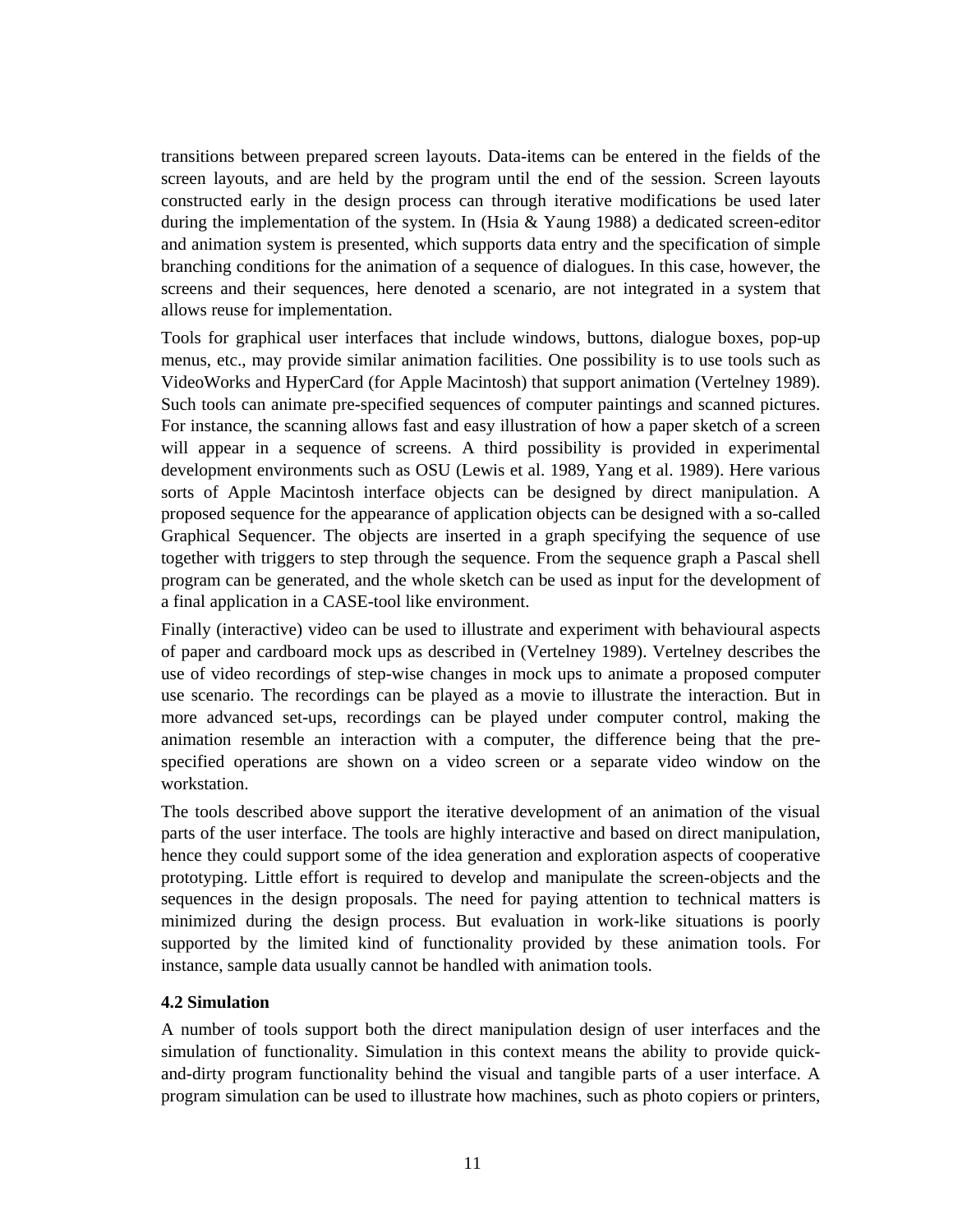work. Such a simulation can then be used to design the user interface for controlling the machine. Program simulations can also be used to develop quick-and-dirty functionality behind Information System prototypes; for instance, access to remote databases can be simulated with a small local database, and data entry can also be accepted and stored without detailed validation.

An example of the simulation of a machine is provided by Trillium (Henderson 1986, Blomberg 1986), a substrate built in Interlisp-D to support design of photo copier and printer user interfaces. With this substrate it is possible to build user interfaces consisting of primitives such as buttons, controls, and displays through direct manipulation. Trillium also supports the creation and reuse of objects that are aggregations of the primitives. Behavioural dependencies between the objects on a corresponding physical machine are automatically simulated with an underlying program to let users/designers envision that they are working with a real photo copier. Trillium is a domain specific tool, supporting only the design of interfaces to ``simple'' machines that have interfaces similar to photo copiers. As such, Trillium has been successfully used to prototype user interfaces by several groups of designers working on photo copiers and printers within Xerox Corporation, due to its ability to allow experiments with the functionality underlying an interface without building the much more expensive physical machine. Trillium supports idea generation/exploration and to some extent the work-like evaluation of behavioural aspects of photo copier interfaces.

Some 4th Generation Systems for IS development, such as MANTIS<sup>5</sup>, support the simulation of functionality behind the visual interface. In these cases a screen editor allows the designers to connect the fields from screen layouts to a data structure with search and sorting facilities that make it possible to store and retrieve a small number of test data items without programming functionality that is based on the larger and less flexible database system. These facilities make it possible to support work-like evaluation to some extent, using modest sample data, early in a design process. In other 4th Generation Systems partial functionality can be provided utilizing the integration between a screen editor and a database system. In a system such as DATAFLEX $6$ , database schemas can be generated automatically from screen layout specifications, or vice versa. In these cases the boundaries between a simulation and an implementation are blurred. In the IS domain such simulations would support both idea generation/exploration and work-like evaluation of ideas.

HyperCard for the Macintosh is an example of a combination of a database and hypermedia tool that allows design of graphical user interfaces and hypermedia applications exploiting fields, graphics, buttons, menus, and simple dialogue boxes. The basic metaphor is cards-inboxes. Several functions that manipulate cards and data contents entered on cards are provided. HyperCard is not suitable for building large scale Information Systems, but it provides facilities to simulate parts of such systems within certain application domains. An example would be medical case records, where the existing manual records are a set of sheets or cards contained in folders and boxes. Bødker & Grønbæk (1989) describe an example of the use of HyperCard for cooperatively prototyping a case record system for dental clinics. They achieved a design process that closely coupled the fluent work-like evaluation of a prototype and the on-line modification of the prototype. This example was also briefly described in section 3 of this paper.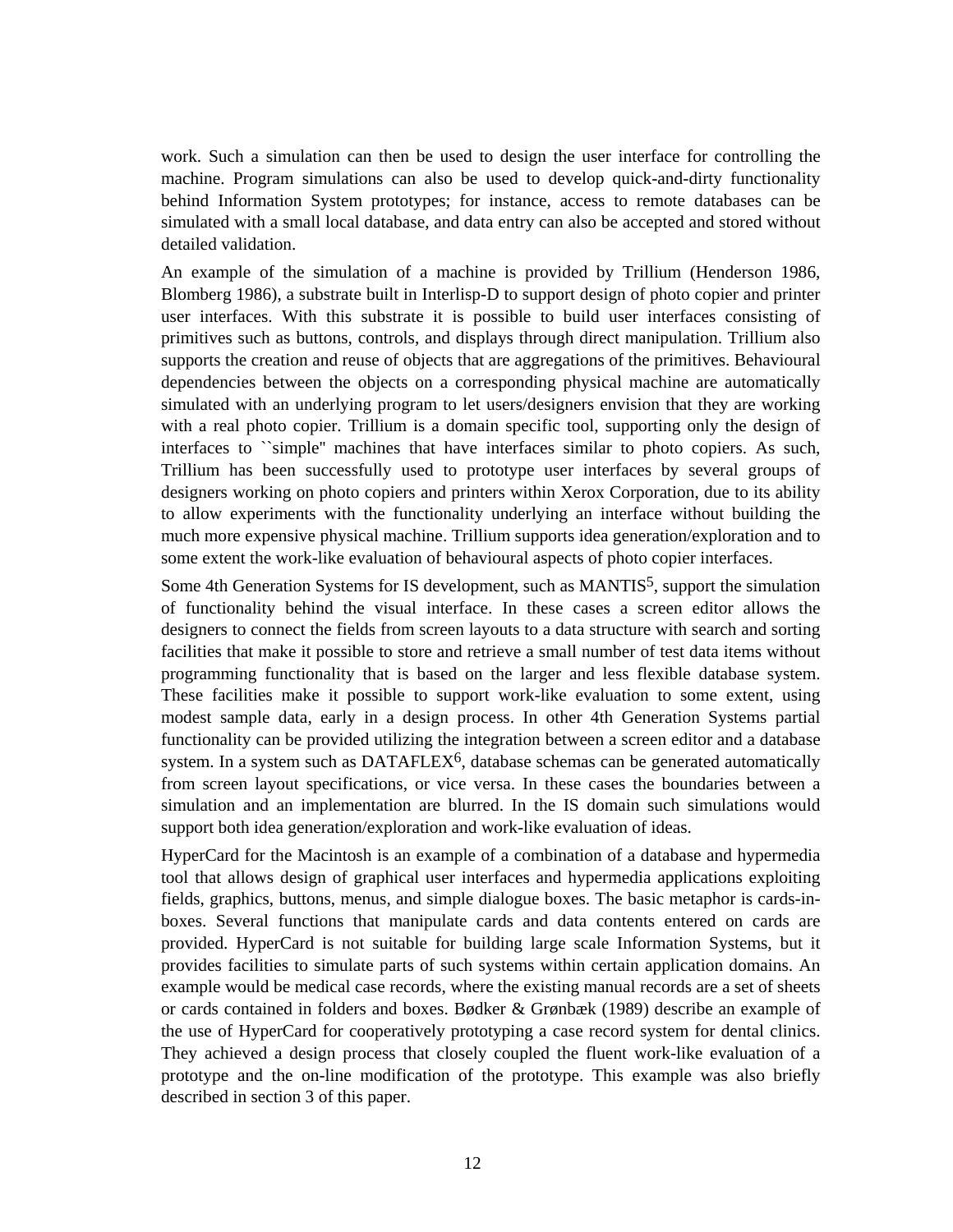#### **4.3 Wizard of Oz**

In (Kelley 1983, Wilson & Rosenberg 1988) a so-called Wizard of  $Oz<sup>7</sup>$  technique is described. It is based on the idea of having a person ``sitting behind a curtain'' simulating functionality of imagined programs. These techniques have been applied in domains such as design of speech recognition and command language user interfaces. In these domains the technique only requires a modest set of tools. A common example of the use of the technique is in designing command languages or speech recognition systems based on novice users' intuitive way of formulating commands for certain tasks. The experiments are carried out in sessions where users perform tasks either by talking into a microphone or by typing commands at a terminal. Depending on the precise setting of the experiment, the user input is interpreted by a hidden designer or operator who then provides reasonable and immediate feedback that appears to come from the computer. Using this technique, users and designers can get an idea of which commands and functions would be natural to have for the particular use domain. Such experiments on the development of a command language interface to an electronic mail system is described in (Good et al. 1984). They concluded, among other things, that adding numerous synonym commands to the mail system improved both expert and novice satisfaction with the system.

Using this technique with a designer/operator acting as imagined computer functionality could be a way to establish a cooperative prototyping process on certain aspects of a new computer system.



Figure 2: Two typical set-ups for Wizard of Oz experiments. In case (A) all user input is interpreted by an operator before the computer performs an appropriate operation and responds to the user. In case (B) the operator only helps interpreting commands that cannot be interpreted immediately by the computer.

But with respect to the concept of user involvement in system design presented in this paper, a serious problem is raised by the traditional use of Wizard of Oz techniques. These techniques have most commonly been applied to deceive users or test subjects participating in controlled experiments. For instance, the users participating in the experiments described in (Good et al. 1984, Kelley 1983) were not told that they were working with a system where a human being simulated large parts of the functionality. In general such approaches raise some ethical questions on how to treat users in evaluation experiments. In particular, for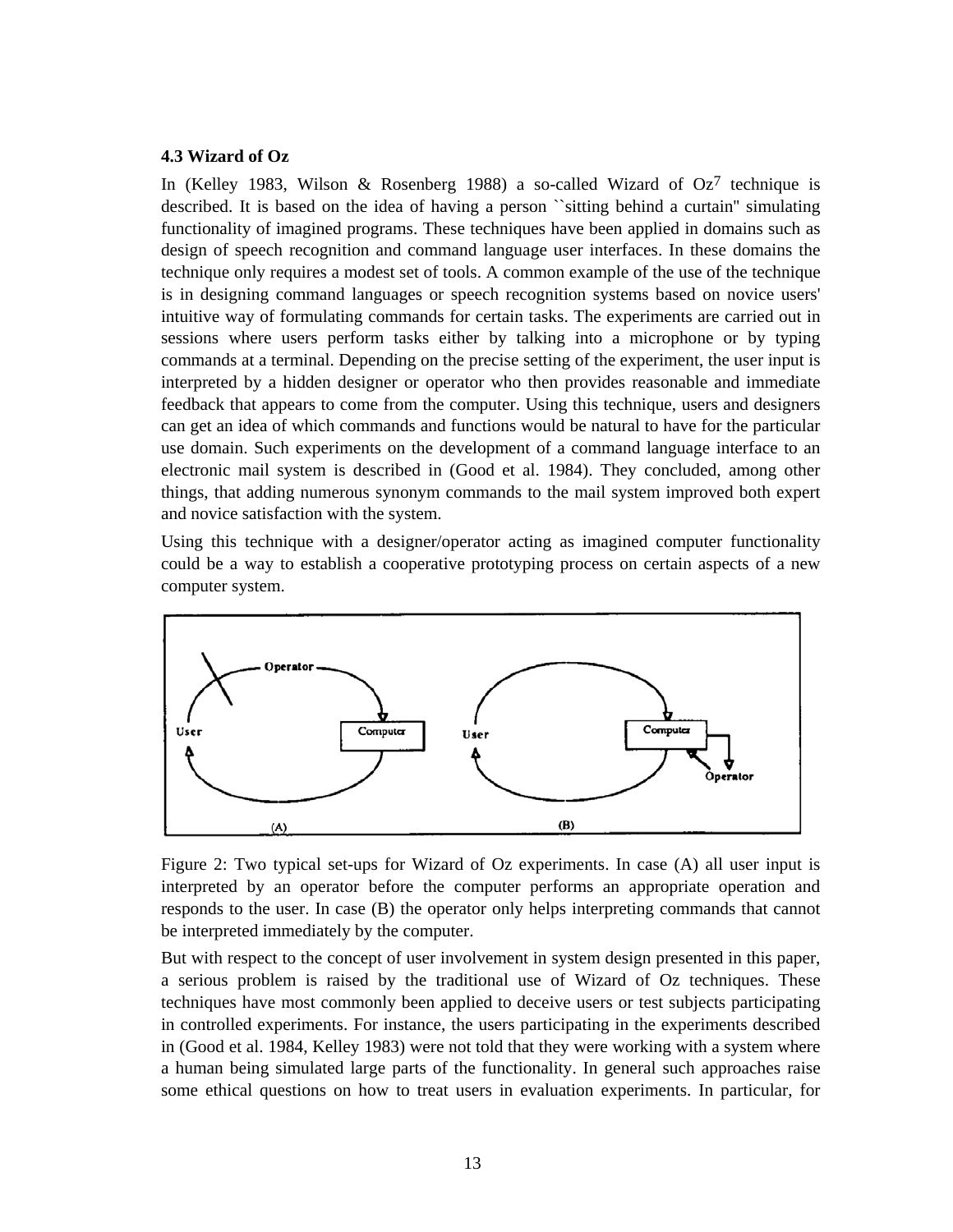cooperative prototyping it is important that the activities are based on mutual trust and that the users' understanding of the situation is not distorted by deception. However, the idea behind the Wizard of Oz technique is quite exciting when considering support for easy modification of functionality and setting up work-like evaluations of prototypes. In theory the technique can be used for cooperative prototyping if the participants agree to play the game, but this still needs to be tried out. The human simulated functionality although not directly manipulable in the sense it was mentioned in section 3.2, is quite easily modified. The participants would understand the set-up with a human operator if it was explained to them (Figure 2 shows two typical set-ups). Evaluations in work-like situations are clearly possible to establish, as in the case, mentioned above, of performing electronic mail tasks.

However, it seems hard to extend the technique to simulate functionality behind full-screen and graphical user interfaces with a designer/operator sitting at another workstation. Taking a direct transfer of the technique to graphical interfaces will probably not work; for instance, it will be hard for the operator to interpret what a user expects to happen when an icon is created and then clicked. This would require the operator to ``read the user's mind'' during the sessions. Thus, the technique need to be applied in different ways for this purpose. One possibility would be to have the user verbally expressing his/her expectations ("thinking aloud") on the functionality for the operator in each step of the interaction. The overhead of verbal expression, however, makes the imagined use situation less realistic than in the command language design example. Another possibility would be to have the user and the operator start off with a discussion of the detailed functionality behind certain buttons and menu items. Then the operator knows what to do when receiving a signal on his/her terminal indicating which operation is requested by the user. A third possibility would be to construct a limited set of representative tasks in advance to be performed in the session. This would also help the operator to understand what the user expects when requesting a certain operation. Finally, the imagined system response in a graphical interface will also be harder to simulate for the operator ``sitting behind the curtain''; for instance, windows, icons, etc. often need to be moved in accordance with the user's handling of the mouse. The operator need to have a ``hand'' working on the user's screen. More work on such ideas needs to be done to explore whether, or how the techniques can be applied to cooperative prototyping of systems with interactive full-screen and graphical user interfaces.

#### **4.4 Design-by-example**

A category of tools to support rapid development of user interfaces and some kinds of applications is often denoted Design-by-Example or Programming-by-Example. Such tools support designers and to some extent users in (re-)designing user interfaces or final applications in certain domains through step-wise demonstration of how the user interface or application should behave. These tools are closely related to the visual programming tools discussed briefly in subsection 4.5.

Domain specific design-by-example tools for IS development are not new. Tools aimed at creating reports from existing databases through specification of a sample report in a template or a form have been marketed in several years. An example of such a tool is Query By Example (QBE), see e.g. (Gray 1984, pp. 145-154). QBE is a query facility that supports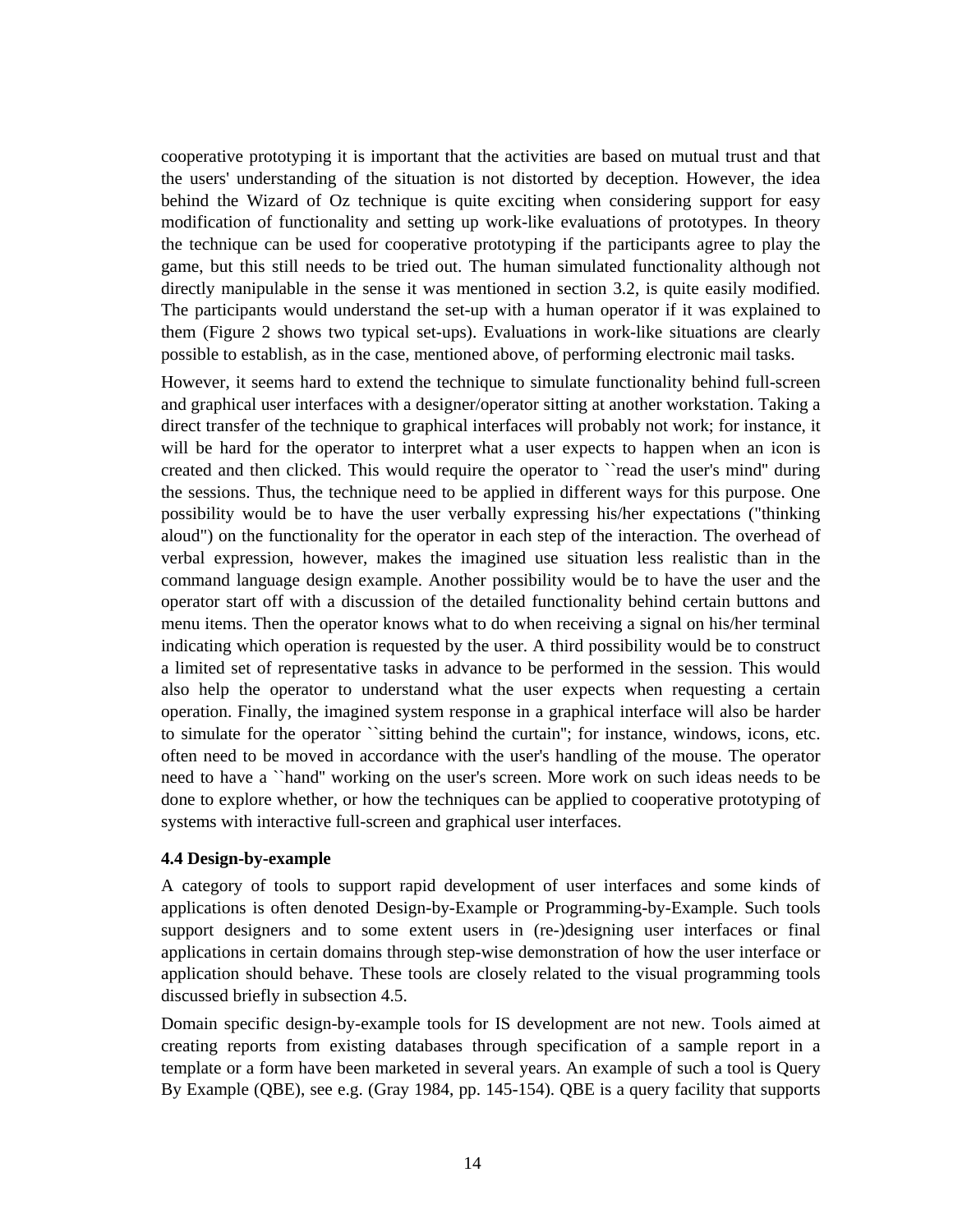information retrieval, such as report generation from databases, by means of template filling. To request a report, a template showing the attributes of the requested table is brought up on the screen. The user of QBE then has to describe an example of the criteria that each attribute should fulfil. Afterwards the report output is automatically generated with a predetermined layout. To retrieve from single tables the user needs some familiarity with the inherent structure of the database and mathematical symbols such as  $\leq$ ,  $\leq$ ,  $\leq$ ,  $\leq$ ,  $\geq$ ,  $\leq$ ,  $\leq$ ,  $\leq$ ,  $\leq$ ,  $\leq$ ,  $\leq$ ,  $\leq$ ,  $\leq$ ,  $\leq$ ,  $\leq$ ,  $\leq$ ,  $\leq$ ,  $\leq$ ,  $\leq$ ,  $\leq$ ,  $\leq$ ,  $\leq$ ,  $\leq$ , ``or''. To make combinations from multiple tables more advanced command syntax describing attribute selection is required. These tools can support cooperative prototyping when designing reports for Information Systems. Laying-out reports is a common task and traditional programming can be kept to a minimum in prototyping sessions if the standardized lay-out styles are satisfactory. Assuming that a sample database can be provided, these tools also allow work-like evaluation of prototypes.

An example of a more general design-by-example tool is a User Interface Management System for graphical user interfaces called Peridot (Myers 1987), implemented in Interlisp-D. Peridot lets the designer design user interface dialogues by drawing screen objects in a display window after which they are immediately usable for interaction. Peridot in this way allows the designer to ``program'' the dynamics of the user interface by demonstrating the user's mouse movements and clicking on menus, buttons, scroll bars, and windows etc. A virtual 3-button mouse appearing as an icon on the screen is the representation of the real mouse. For instance, moving this icon on top of an already drawn menu simulates the use of the menu. This way it is possible to specify whether an item is chosen by pressing a button or by releasing a mouse button while over an item. Toggling, checking, and inversion of a menu item can also be demonstrated. The interfaces created with Peridot can be tried out immediately as stand-alones or in conjunction with the application program that the user interface is being designed for. Moreover, conventions that can be deduced from previous demonstrations are recorded automatically in a rule base and then re-applied when new objects similar to existing objects are created.

Myers claims that ``Peridot can create almost all of the Apple Macintosh interface, as well as many new interfaces such as those using multiple input devices concurrently'' and ``Nonprogrammers can use it to create user interfaces'' (Myers 1987, p. 59). If true, it means that Peridot is a powerful tool for designing graphical user interfaces without traditional programming activities. Thus, Peridot seems to be a potential source of ideas for developing tools for cooperative prototyping. A problem to be solved, however, is that the user interface design is restricted technically to using menus, windows, etc. as the primitives. In a situation where users and designers work together on designing an application for a specific domain it is important to be able to aggregate and specialize the primitives. Such facilities are useful in developing objects that correspond more directly to objects well-known from the use domain, to help users understand what is going on. To turn a powerful tool such as Peridot into a tool for cooperative prototyping for a certain application domain, a ``palette'' of domain specific objects needs to be accessible.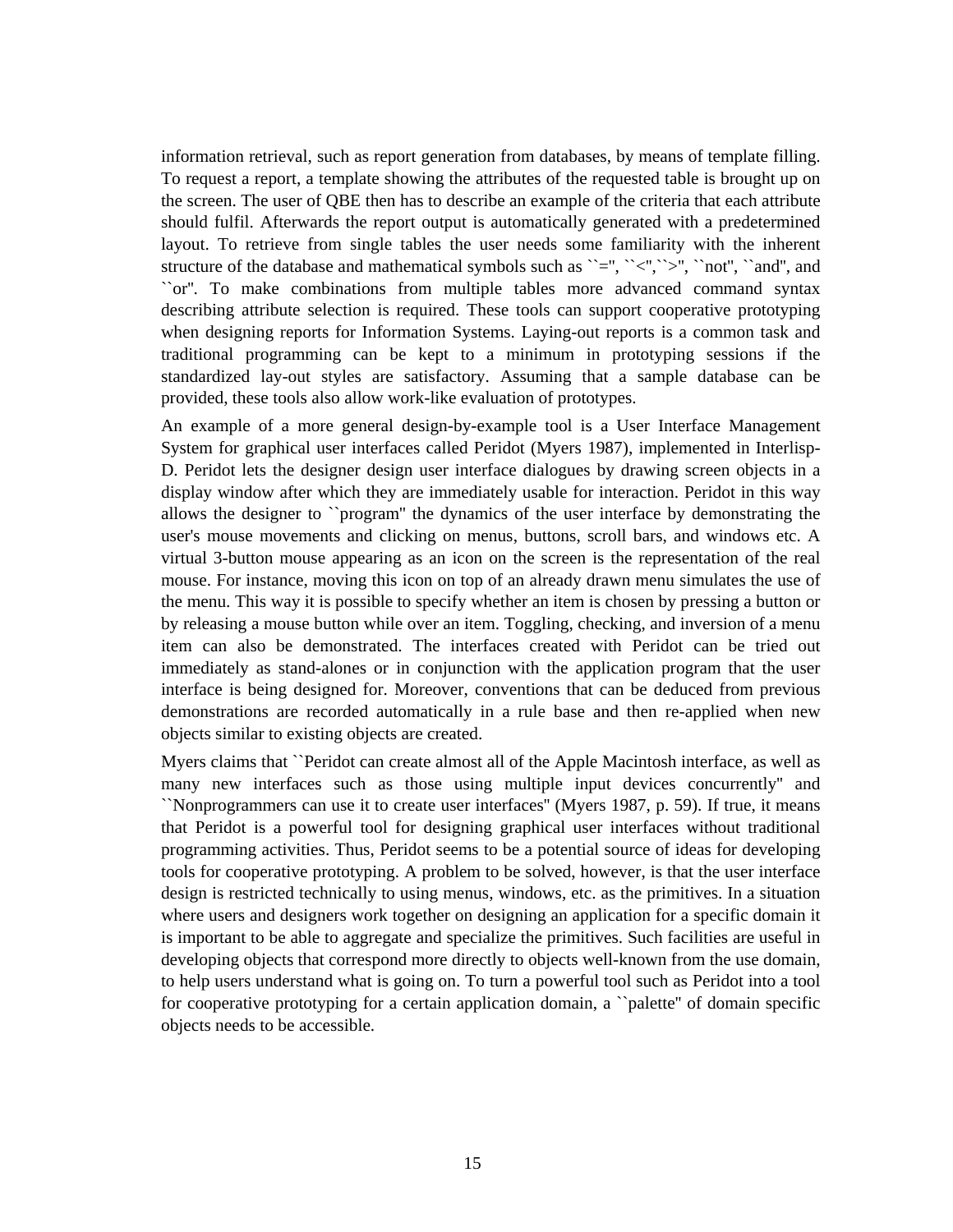### **4.5 Visual programming**

The final group of tools to be discussed here is denoted visual programming systems. The term visual programming indicates that such systems attempt to substitute point-and-select programming for traditional programming. For example diagram manipulation, templatefilling, menu-selection, and clicking of icons is used instead of writing textual programs. This is not totally distinct from some of the tools described above. In fact a number these systems, e.g. OSU, QBE, and Peridot, have occasionally been labelled visual programming systems because of their substitution of direct manipulation programming for traditional programming.

Recently, however, attempts have been made to develop fully visual and general programming systems to substitute for traditional programming languages. An example of such a system is an object-oriented programming environment called Prograph<sup>8</sup>. This environment provides: direct manipulation design of screen objects, fully iconic/graph based program editing, graphical browsing to edit specialization hierarchies, interpretation based execution, and debugging based on animation of the diagram/icon program, visual showing of the run-time stack, and finally support for persistent objects. See Figure 1 for an example of how parts of the programming environment appear on the screen. These features makes Prograph quite fascinating to programmers/designers at a first glance. But beyond user interface design, programming in the environment still involves a lot of low level programming details, although it is done by drawing lines and placing icons. This fact makes it still unlikely users could be directly involved in programming system functionality with Prograph. But the highly interactive graphical browsers and editors together with interpretation based execution, could potentially support idea exploration aspects of cooperative prototyping. Moreover, persistent objects support convenient handling of the sample data needed for work-like evaluations of prototypes. But as with the design-byexample tools, it is needed to build a library of domain specific objects embedded in the general visual programming system for easy reuse/specialization in order to involve users in modifying prototypes.

# **4.6 Overloading direct manipulation?**

In this section a number of direct manipulation design tools and their potential for supporting cooperative prototyping have been discussed. Direct manipulation support for this purpose seem to be quite attractive and promising. But it should not be ignored that direct manipulation tools also have some drawbacks. Shneiderman (1983) coined the term ``direct manipulation'' and named it as one of the most promising approaches to the development of human-computer interfaces. Since then some authors have been critical of the idea of transforming all sorts of human-computer interaction into direct manipulation. In (Hutchins et al. 1986) it is argued that direct manipulation tools appear to be tedious and difficult to use in a number of cases such as: performing repetitive operations, representing variables, and providing flexibility and efficiency to expert users. It is also claimed that direct manipulation tools narrow the borders of innovation. Their concluding claim is that general and powerful programming languages never will or should be replaced with direct manipulation tools.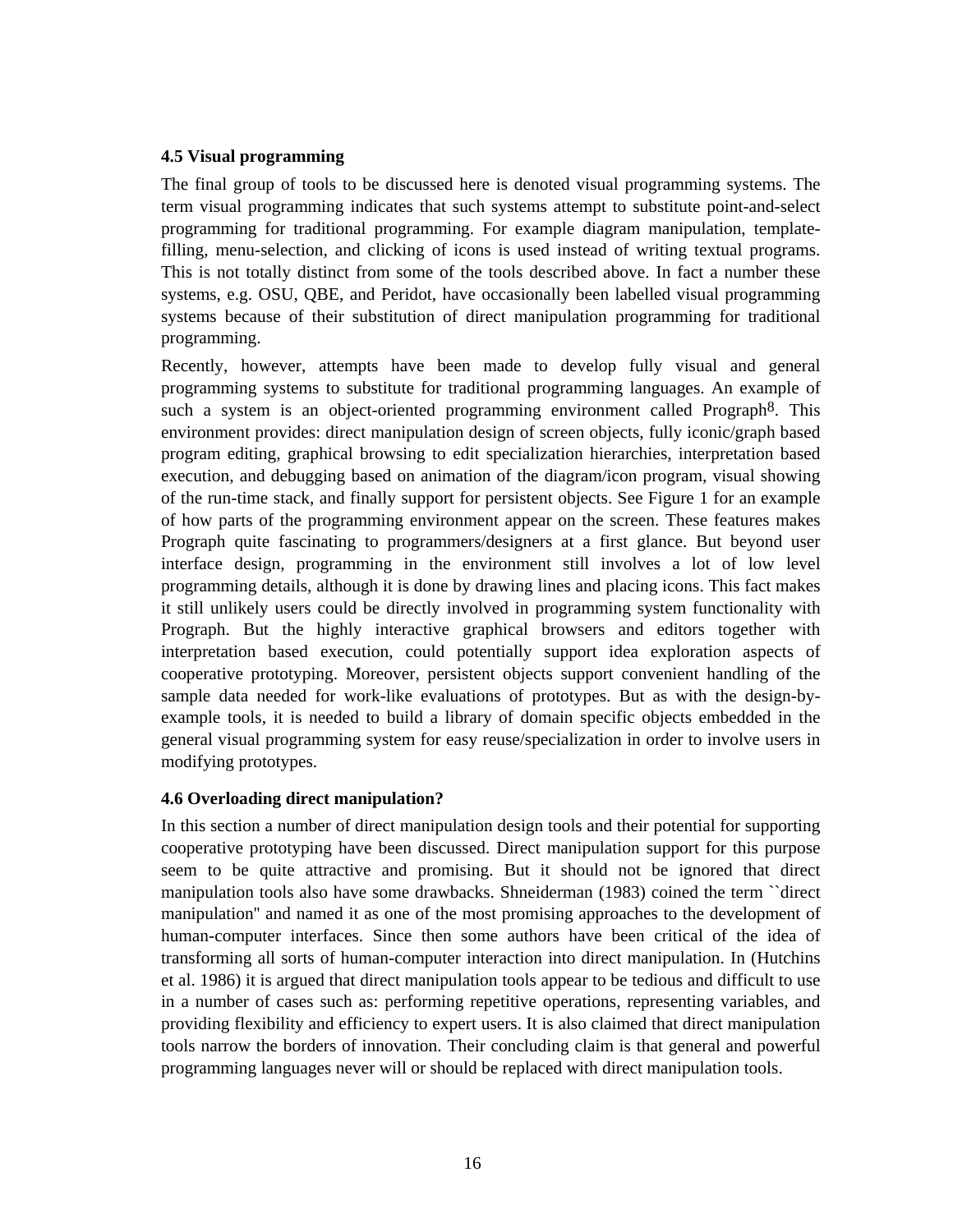These critical remarks surely hold for some direct manipulation facilities; for instance, it becomes tedious for an experienced programmer to pick up icons for each program statement as is the case with Prograph described above. Program statements can typically be typed in faster from the keyboard once you are familiar with the syntax. Hence it is not a good idea to handle all human-computer interaction by direct manipulation, even though it might be technically possible. But, as argued earlier, users and designers who want to perform cooperative prototyping need concrete and tangible models to refer to. Thus, they need direct manipulation support for much more of the programming activities than do the programmers/designers who are programming on their own.

To summarize, the development of direct manipulation tools embedded in powerful objectoriented programming environments seem to be a good direction to move when developing computer support for cooperative prototyping. Direct manipulation tools can be used in particular to stimulate user creativity in prototyping sessions. The more powerful underlying programming environment can support the designers' creativity in designing and extending the set of domain specific objects to be used in a direct manipulation fashion in cooperative aspects of the design and evaluation process.

# **5. Concluding remarks**

It has been argued that the prototyping approaches currently applied in practice are too limited with respect to support user involvement and creativity. The approaches typically adopt only the project manager's or designer's perspective. This limitation is a crucial obstacle to development of high quality computer systems tailored to the users' needs. A cooperative approach to prototyping is proposed, to stimulate user and designer creativity in particular early in a development process. Successful prototyping requires that users and designers are able to work with tangible models of future systems. This in turn requires better prototyping support. Hence, a brief survey of potential tools to support cooperative prototyping in various use domains is given. The tools are in general, however, not ready to be taken from the shelf for use in cooperative prototyping. They do, however, point to directions for further development of computer support for cooperative prototyping, both in general and in specific development organizations.

Having stated that cooperative prototyping is a technique to be used particularly in early development activities, a few remarks on development continuation are needed. The tangible models described often cannot be reused in final applications, but this does not imply that users should only be involved in the early stages of system development. However, goals of development should be clarified and alternatives explored through cooperative prototyping before the more targeted approaches are used to produce a system. Hence, to produce a system the cooperative prototyping techniques should turn into an incremental prototyping approach with emphasis on work-like evaluations of meaningful parts of the prototype that incrementally become the system. To propagate the ideas learned in early cooperative prototyping it is crucial to have some of the same people continue with the more detailed design and implementation of the new system. Lessons learned from cooperative prototyping are hard to propagate by handing over a prototype and a description. It is also important to maintain a continuous, but perhaps less frequent, user involvement throughout the full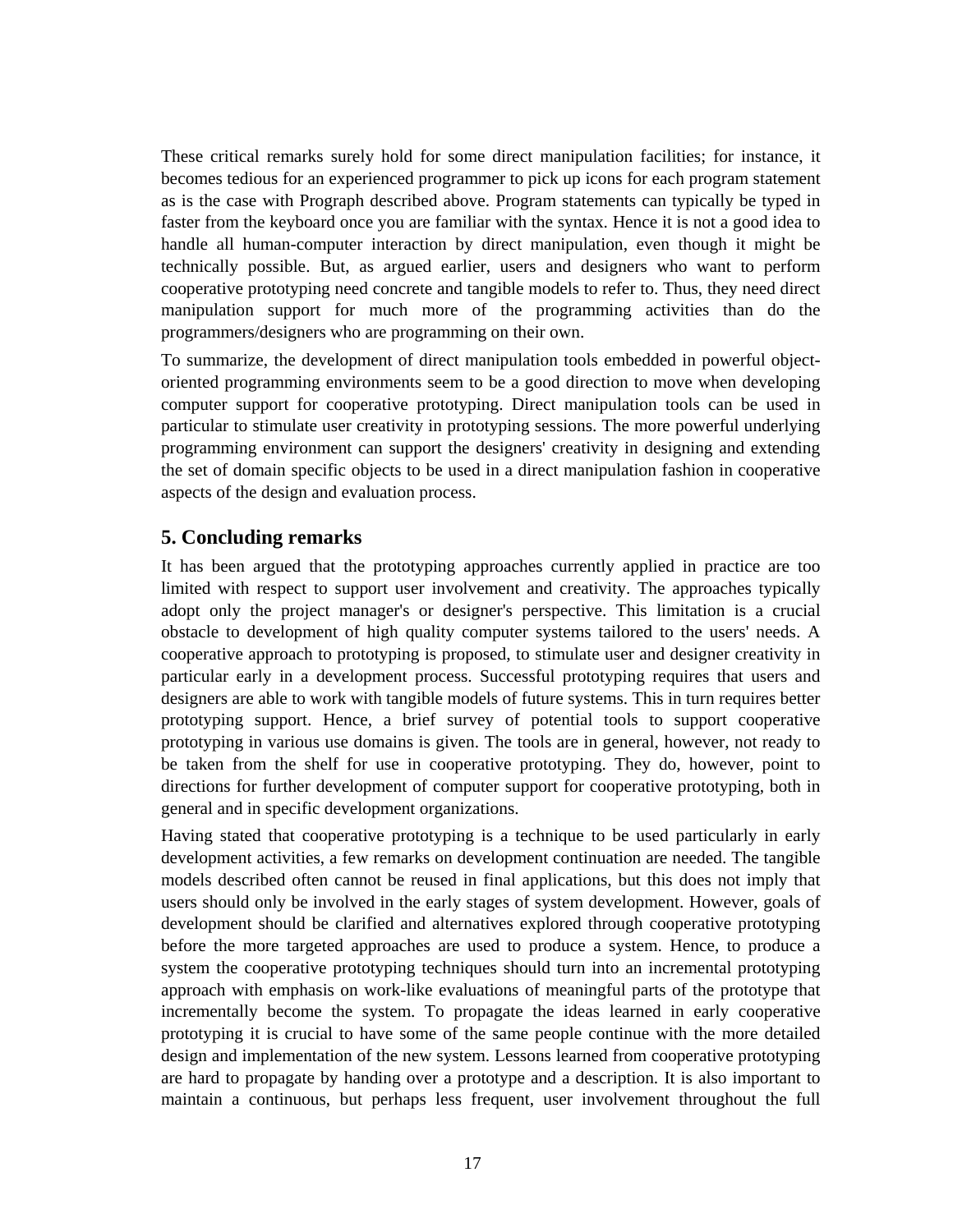project, in order to accommodate organizational changes etc. that occur while the project is running. To summarize, the aim of the cooperative prototyping approach is to utilize more concrete media, tangible models, for the early design activities in order to allow *both* users *and* designers to be creative at this stage. Later on in the development users will act more as evaluators participating in a step-wise implementation and work-like test of the system that have been designed cooperatively.

### **Notes**

\* Full affiliation: University of Aarhus, Computer Science Dept., Ny Munkegade 116, DK 8000 århus C, Denmark. Phone: +45 86 12 71 88 ext. 5057. E- mail: kgronbak@daimi.aau.dk.

1. Refer for instance to DATAMATION July 1, 1988 for a number of articles on CASE-tools

2. Refer to (Bødker 1987a) for a discussion of transparency of tools.

3. Substrate means an ``Underlying layer'', and in this context it denotes a collection of system objects specialized for a certain application domain.

4. ORACLE and SQL-FORMS are trade marks of ORACLE Corporation.

5. MANTIS is a trade mark for Cincom Systems, Inc.

6. DATAFLEX is a trade mark of Data Access Corporation, Florida, USA.

7. The name ``Wizard of Oz'' is taken from a novel and movie in which a small man hidden behind a curtain manipulates auditory and visual effects to convince people that he is a powerful wizard.

8. Prograph is a trade mark of Sun Gunakara Systems ltd., Halifax, Canada.

### **Acknowledgements**

I would like to thank Susanne Bødker, Jonathan Grudin, Morten Kyng, Randall Trigg, the members of working group 7 at the 12'th IRIS conference held in Skagen, Denmark, August 1989, and the anonymous referees for their valuable comments on draft versions of this paper. Moreover, this work has been supported by *The Danish Natural Science Research Council*, FTU grant no. 5.17.5.1.30.

#### **References**

- Peter Bøgh Andersen, editor, (1987). Research Programme on Computer Support in Cooperative Design and Communication. *IR 70, Computer Science Department*, Aarhus University, Århus.
- Jørgen Bansler, (1989). Systems Development Research in Scandinavia: Three Theoretical Schools. *Scandinavian Journal of Information Systems*, 1(1):3--20.
- Jeanette Blomberg, (1986). The variable impact of computer technologies in the organization of work activities. In Don Petersen, editor, *Proceedings from the Conference on Computer Supported Cooperative Work*, Austin, Texas, pages 35--42. MCC Software Technology Program.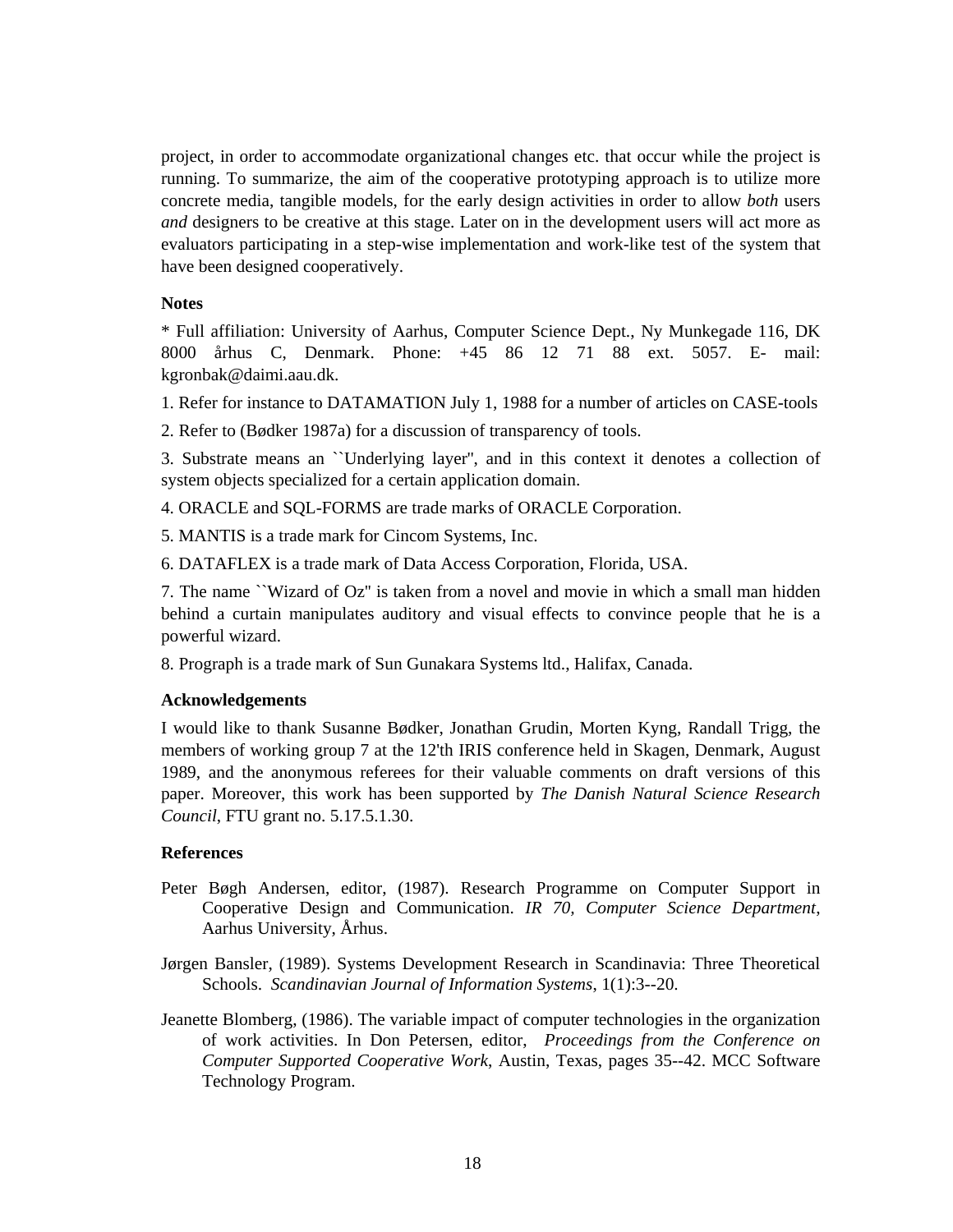- Bernhard H. Boar, (1984). *Application Prototyping A requirements definition strategy for the 80s*. John Wiley and Sons, Inc., New York.
- Barry W. Boehm, (1981). *Software Engineering Economics*. Prentice-Hall, Englewood Cliffs, New Jersey.
- Barry W. Boehm, Terence E. Gray, and Thomas Seewaldt, (1984). Prototyping versus specifying: A multiproject experiment. *IEEE Transactions on Software Engineering*, 10(3):290--303.
- Susanne Bødker, (1987). Prototyping revisited design with users in a cooperative setting. DAIMI PB 233, Computer Science Dept, Aarhus University, Ny Munkegade 116, DK 8000 Aarhus C - Denmark, September 1987. *In proceedings of the 10th IRIS* seminar held in Vaskivesi, Finland.
- Susanne Bødker, (1987). Through the interface --- a human activity approach to user interface design. *PB 224, Computer Science Department*, Aarhus University, århus.
- Susanne Bødker, Pelle Ehn, John Kammersgaard, Morten Kyng, and Yngve Sundblad, (1987). A utopian experience: On design of powerful computer-based tools for skilled graphic workers. In Gro Bjerknes, Pelle Ehn, and Morten Kyng, editors, *Computers and Democracy - A Scandinavian Challenge*, pages 251--278. Avebury, Aldershot, England.
- Susanne Bødker, Pelle Ehn, Jørgen L. Knudsen, Morten Kyng, and Kim H. Madsen, (1988). Computer support for cooperative design. In Deborah Tatar, editor, *Proceedings of Conference on CSCW*, Portland, Oregon, September 1988, pages 377--394, ACM, New York.
- Susanne Bødker and Kaj Grønbæk, (1989). Cooperative prototyping experiments users and designers envision a dental case record system. In John Bowers and Steve Benford, editors, *Proceedings of the first EC-CSCW '89*, Gatwick, UK, pages 243--257. Computer Sciences Company.
- Susanne Bødker and Kaj Grønbæk, (1990). Cooperative prototyping users and designers in mutual activity. Draft submitted for publication.
- Richard G. Canning, (1981). Developing systems by prototyping. *Edp Analyzer*, 19(9):1--14.
- Andrew Friedman and Dominic Cornford, (1987). Strategies for meeting user demands. In Gro Bjerknes, Pelle Ehn, and Morten Kyng, editors, *Computers and Democracy*. AVEBURY, Aldershot, pages 137--162.
- Michael D. Good, John A. Whiteside, Dennis R. Wixon, and Sandra J. Jones, (1984). Building a user-derived interface. *Communications of the ACM*, 27(10):1032--1043.
- Peter Gray, (1984). *Logic, algebra and databases*. Ellis Horwood ltd., Chichester.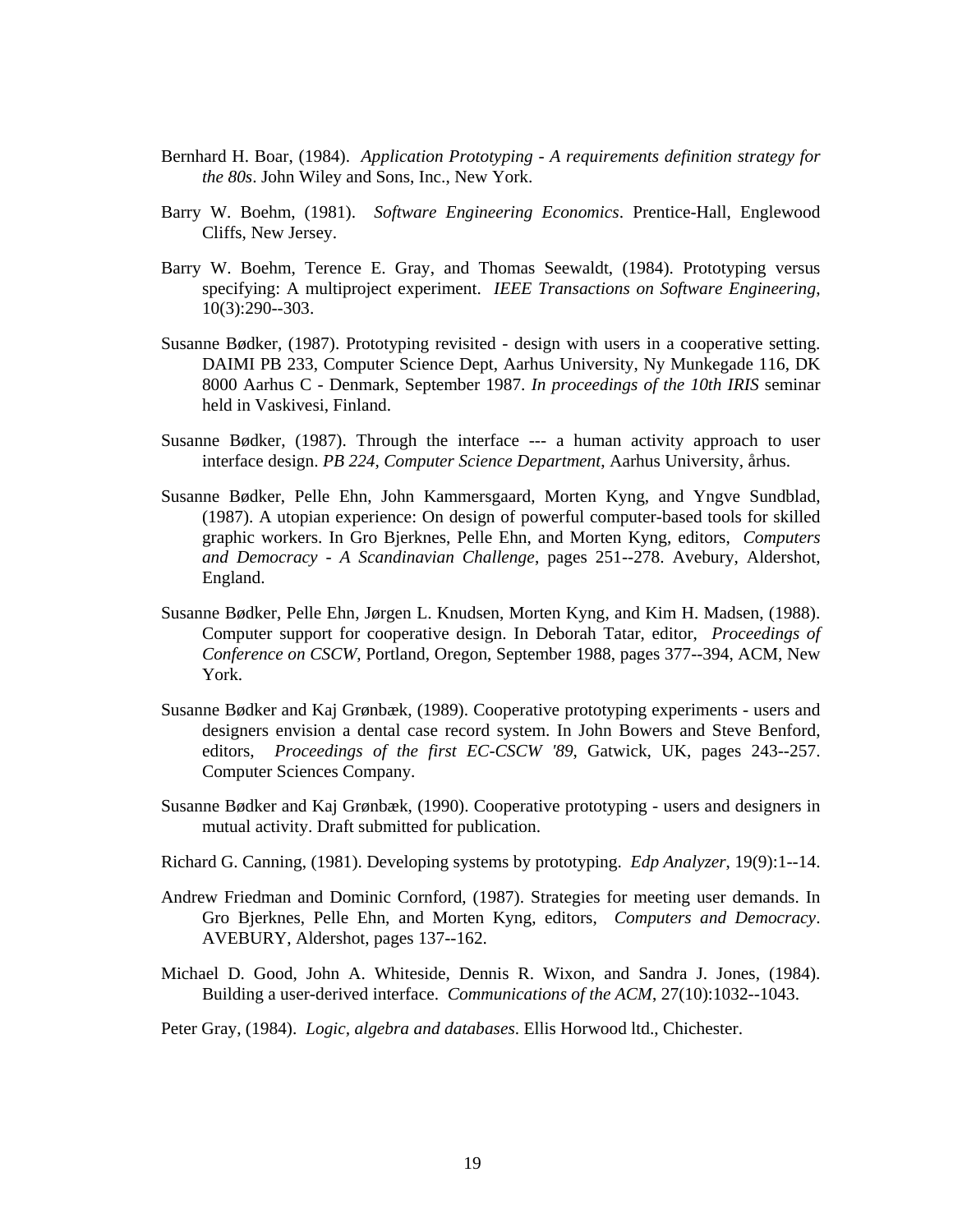- Kaj Grønbæk, (1989). Rapid prototyping with fourth generation systems an empirical study. *OFFICE: Technology and People*, 5(2):105--125. Also available as DAIMI PB 270, Aarhus University.
- Jan Hauerslev and Niels Jakobsen, (1988). SOKRATES: Sprogspil og kvalifikationer en rapport om arbejdet med en teori for erkendelsesprocesserne i systemudvikling. *Master thesis - Unpublished report made at the Computer Science Dept*., Aarhus University.
- Sharam Hekmatpour and Darrel Ince, (1988). *Software Prototyping, Formal Methods and VDM*. Addison-Wesley, Wokingham, England.
- D. Austin Henderson, (1986). The Trillium User Interface Design Environment. In Marilyn Mantei and Peter Orbeton, editors, *CHI '86 Proceedings*. ACM, pages 221--227.
- Pei Hsia and Alan T. Yaung, (1988). Screen-based scenario generator: A tool for scenariobased prototyping. In Bruce D. Schriver, editor, *Proceedings of the Twenty-First Annual Hawaii International Conference on System Sciences*, Vol. II, Massachusetts Av., Washington D.C., pages 455--461. Computer Society Press of the IEEE.
- E. L. Hutchins, J. D. Hollan, and D. A. Norman, (1986). Direct manipulation interfaces. In Donald A. Norman and Stephen W. Draper, editors, *User Centered System Design - New Perspectives on Human-Computer Interaction*, chapter 5. Lawrence Erlbaum Associates, New Jersey.
- J. F. Kelley, (1983). An empirical methodology for writing user-friendly natural language computer applications. In Ann Janda, editor, *CHI '83 Proceedings*, Human Factors in Computing Systems, Boston, Mass., December 12-15., pages 193--196, ACM, New York.

Kenneth E. Lantz, (1986). *The Prototyping Methodology*. Prentice Hall, Englewood Cliffs.

- T. G. Lewis, Fred Handloser, Sharade Bose, and Sherry Yang, (1989). Prototypes From Standard User Interface Management Systems. In Bruce D. Shriver, editor, *Proceedings of the 22nd annual Hawaii International Conference on System Sciences*, Vol II, volume 2, pages 397--406, Washington D.C. Computer Society of the IEEE.
- Klaus Viby Mogensen, (1985). Afprøvning af systemudvikling med prototyper. *DIKU-report 85 10*, Institute of Computer Science, University of Copenhagen, Copenhagen, Denmark. Masterthesis.
- Brad A. Myers, (1987). Creating Interaction Techniques by Demonstration. *IEEE Computer Graphics and Applications*, 7(9): 51--60.
- Ben Shneiderman, (1983). Direct Manipulation: A Step Beyond Programming Languages. *Computer*, 16(8): 57--72.
- Stephen L. Squires, Martha Branstad, and Marvin Zelkowitz, editors, (1982). Special issue on rapid prototyping. *Software Engineering Notes*, Vol 7. 5, ACM SIGSOFT, Baltimore. Working papers from ACM SIGSOFT Rapid Prototyping Workshop, April 1982.